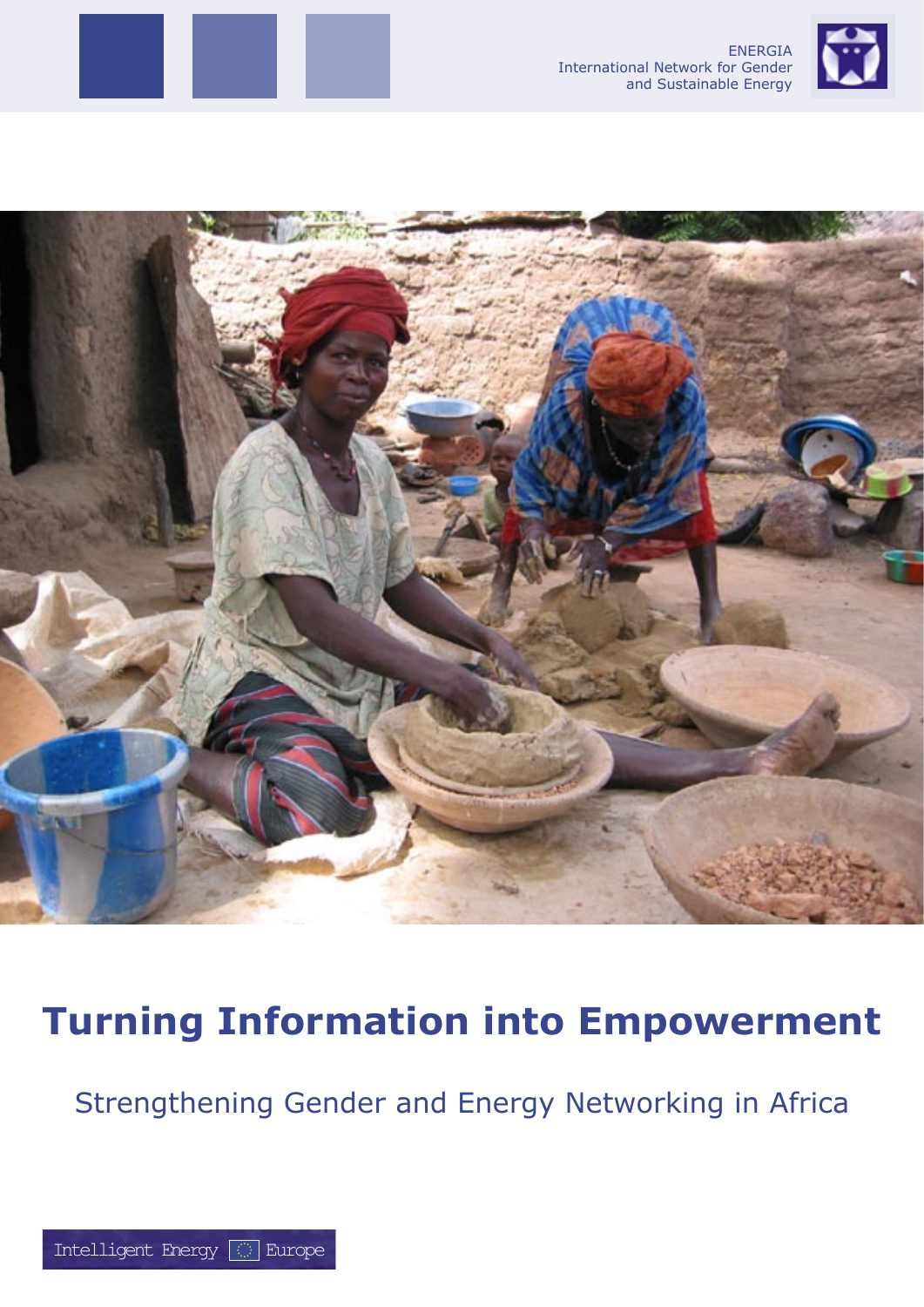#### **FOREWORD**

This report is the result of two and a half years work within the TIE-ENERGIA project "Turning Information into Empowerment: Strengthening Gender and Energy Networking in Africa". It pulled together the efforts of organisations working in 12 countries in sub-Saharan Africa that are part of the ENERGIA Africa Gender and Energy Network, an informal network of governmental, non-governmental and research organisations working on energy and sustainable development issues in the region, who share agreed principles on gender, women's empowerment and sustainable development. The challenge was to strengthen the human and institutional capacities in the region to mainstream gender in projects, programmes and policies.

Energy services play a critical role across the whole spectrum of development activities and are a powerful engine for social and economic growth and for poverty reduction. Indeed, increased access to reliable, affordable energy services can totally change the way the rural poor, and in particular women, organise their time and lives, and can be a powerful means for them to combat the social and economic threats that hamper achieving human security at the individual level. There is a growing consensus that energy has to be factored into development processes if the living conditions of poor women and men are to be properly understood and improved. In sub-Saharan Africa, inadequate access to modern energy is both a determinant and a manifestation of rural poverty and inequitable gender relations. Mainstream energy policies have inadequately addressed the role of energy as a driver of development and largely ignored the critical roles that rural women play in energy systems. Most energy projects and programmes do not apply a gender-sensitive approach in design, implementation or monitoring; resulting in interventions that do not address poor rural women's needs at all, or at best only address them marginally.

To address such a failure requires a substantial increase in human and institutional capacities, and commitment to mainstreaming gender in the energy and development sectors in sub-Saharan Africa, in ways that foster change in how interests are articulated, resources are managed and power exercised. TIE-ENERGIA has made an important contribution to this objective: by making available generic gender and energy training packages specifically designed for the energy sector; by training over 260 energy and development practitioners in twelve countries in the region on how to integrate gender into projects, programmes and policies; by validating forward-looking action plans developed as a results of gender audits of national energy polices in Kenya, Senegal and Botswana and through the global dissemination of outputs and results.



Cover photo:

Sitan Boumbia and Alima Coulibaly preparing clay for their pottery business, an energy intensive cottage industry for women, which provides them with an alternative income to selling wood. Sinsibere project, near Bamako, Mali. (Photo: Tuuli Kaskinen, Dodo, Finland)

The sole responsibility for the content of this publication lies with ETC. It does not necessarily reflect the opinion of the European Community, the Directorate General for International Cooperation in the Netherlands (DGIS), or the Swedish International Development Agency (Sida); they are not responsible for any use that may be made of the information contained herein.



#### March, 2008

Turning Information into Empowerment is a joint publication by the TIE-ENERGIA project partners ENERGIA, Eco, Practical Action East Africa, KuSiNi, and EAETDN.

English language editor: Giles Stacey (ENGLISHWORKS)

Layout and design: Anja Panjwani (ETC Energy – ENERGIA)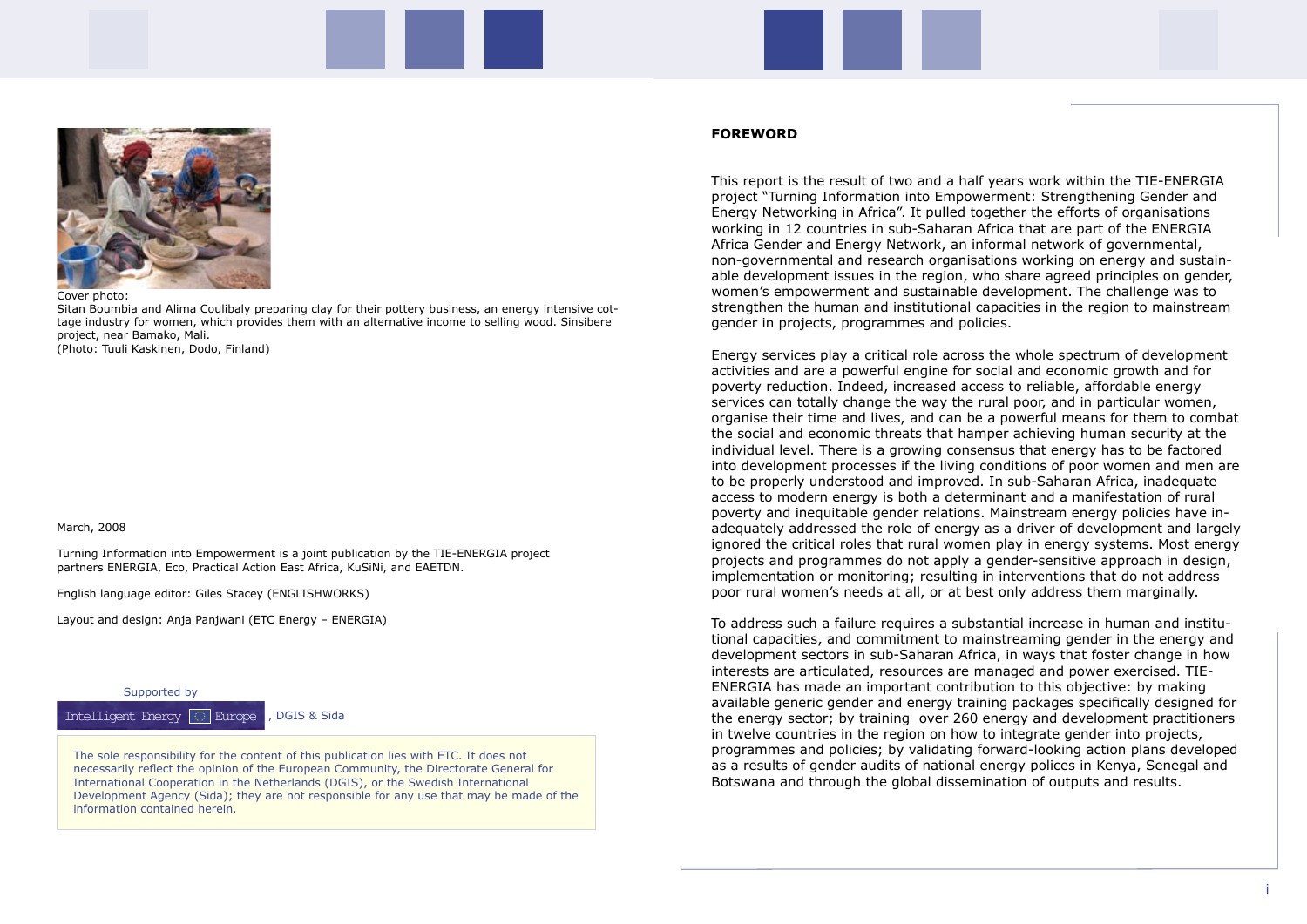Key outcomes of the action have been:

- Enhanced resources/capabilities to mainstream gender in energy policies and programmes across sub-Saharan Africa.
- Distinct changes in perceptions and commitments as to why it is important to integrate gender and energy, especially among the institutions and Ministries involved in the audits.
- Behavioural changes in institutions regarding the need to raise awareness and also incorporate best practice so that gender in mainstreamed.

TIE-ENERGIA has been pioneering in laying the groundwork for mainstreaming energy and gender with a comprehensive capacity-building initiative across Africa in terms of the scope and the practitioners targeted. Gender-sensitive energy policies and programmes fostered by this action are expected to target disadvantaged groups among target populations, and improve the design and efficiency of implementation and thereby the outcomes of energy programme and projects.

#### **ACKNOWLEDGEMENTS**

The TIE-ENERGIA project "Turning Information into Empowerment: Strengthening Gender and Energy Networking in Africa" would not have been possible without the dedicated efforts of several people from the Africa Gender and Energy Network or without the financial support of the 'Intelligent Energy-Europe' Programme of the European Community, the Directorate General of International Co-operation of the Dutch Ministry of Foreign Affairs and the Swedish International Development Cooperation Agency.

Special thanks go to the TIE-ENERGIA partners: May Sengendo of East African Energy Technology Development Network, Uganda (EAETDN) who led the gender audits of national energy policies; Lydia Muchiri and Daniel Theuri from Practical Action East Africa (Kenya) who coordinated the national training workshops, Grant Ballard-Tremeer and Rona Wilkinson from Eco (UK) who led the dissemination of the project's results; Joy Clancy and Margret Skutsch from the Centre for Knowledge on Sustainable Governance and Natural Resource Management, the Netherlands (KuSiNi), and Eric Kamphuis from ETC Foundation, the Netherlands, who led the development of the Gender and Energy training packages; and Sheila Oparaocha of ETC Foundation for the overall coordination of the project.

Most importantly, appreciation is due to the dedicated efforts of the ENERGIA National Focal Points: Yacine Diagne Gueye of ENDA-Tiers Monde in Senegal, Joanna Olu Maduka and Chike Chikwendu of Friends of the Environment (FOTE) in Nigeria, Nozipho Wright of The Botswana Technology Centre, Sabina Mensah of Ghana Regional Appropriate Technology Industrial Service (GRATIS), Lucy Redeby of the Khalema Redeby & Associates Lesotho, Aida M'Bo Dembélé and Joanna Maduka of Mali-Folkecenter, Sithembiso Hlatshwako and Amy Francis of Renewable Energy Association of Swaziland (REASWA), Gisela Ngoo and Francis Songela of the Tanzania Traditional Energy Development and Environment Organisation (TaTEDO), Oscar Kalumiana of the Zambia Ministry of Energy and Water Development (MoE), and Lasten Mika and Chandirekera Mutubuki of Practical Action Southern Africa in Zimbabwe.

The TIE-ENERGIA partners and the Africa Gender and Energy Network are especially grateful for the partnerships with government officials in the implementation of the action. The close collaboration with the Ministries responsible for energy in Kenya, Botswana and Senegal and the excellent efforts of the national gender audits teams were essential for the success of the project. Special credit is given to the support rendered by Smail Khennas of Practical Action Consulting to the training activities and gender audits in Senegal; the Eastern And Southern African Management Institute, Fatou SARR SOW, Sékou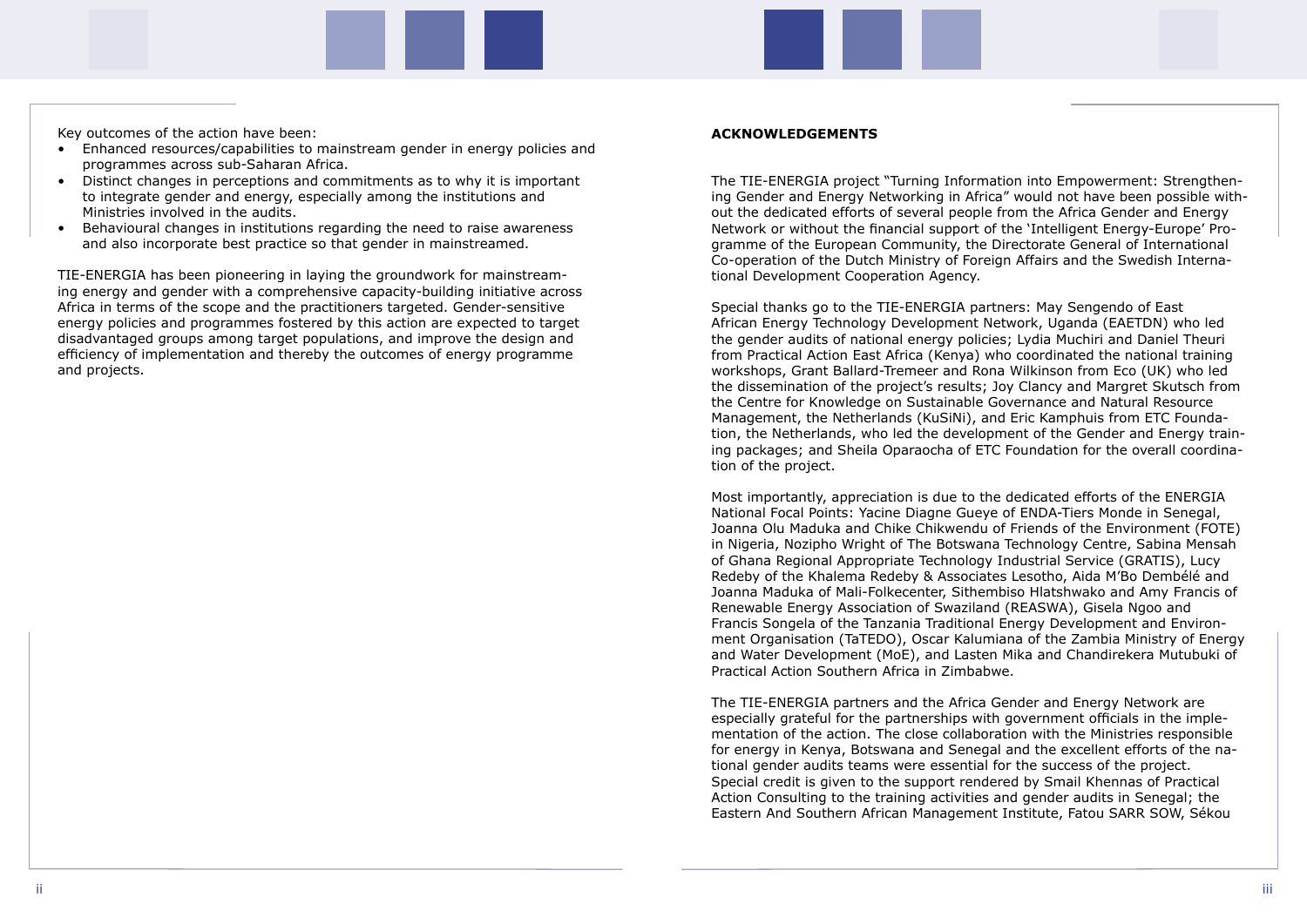Oumar TRAORE and Khadire DIOP for facilitating the Training of Training workshops; Chesha Wettasinha, Jean Marie Diop and Blenner Strategy for the translation of the training packages into French; and Jasper Visser for his support in the development of training packages. Editing of this report was provided by Anja Panjwani and Giles Stacey and their inputs are greatly appreciated.

#### **CONTENTS**

Foreword

Acknowledgements

Project Fact Sheet

Executive Summary

Acronyms

Introduction

Project rationale Project ambitions

Gender and Energy Training Programme Developing generic training packages Sub-regional training of trainers National training workshops

Mainstreaming Gender in Energy Policies Gender audits of energy policies Summary results of the gender audits Key recommendations

Information and Knowledge Sharing Information and knowledge sharing Major lessons

Conclusions and Future Actions **Conclusions** Future activities

| i                                |
|----------------------------------|
| iii                              |
| $\overline{c}$                   |
| 4                                |
| 10                               |
| 11<br>12<br>13                   |
| 15<br>$\frac{17}{1}$<br>18<br>20 |
| 29<br>30<br>34<br>36             |
| 41<br>42<br>45                   |
| 47<br>48<br>49                   |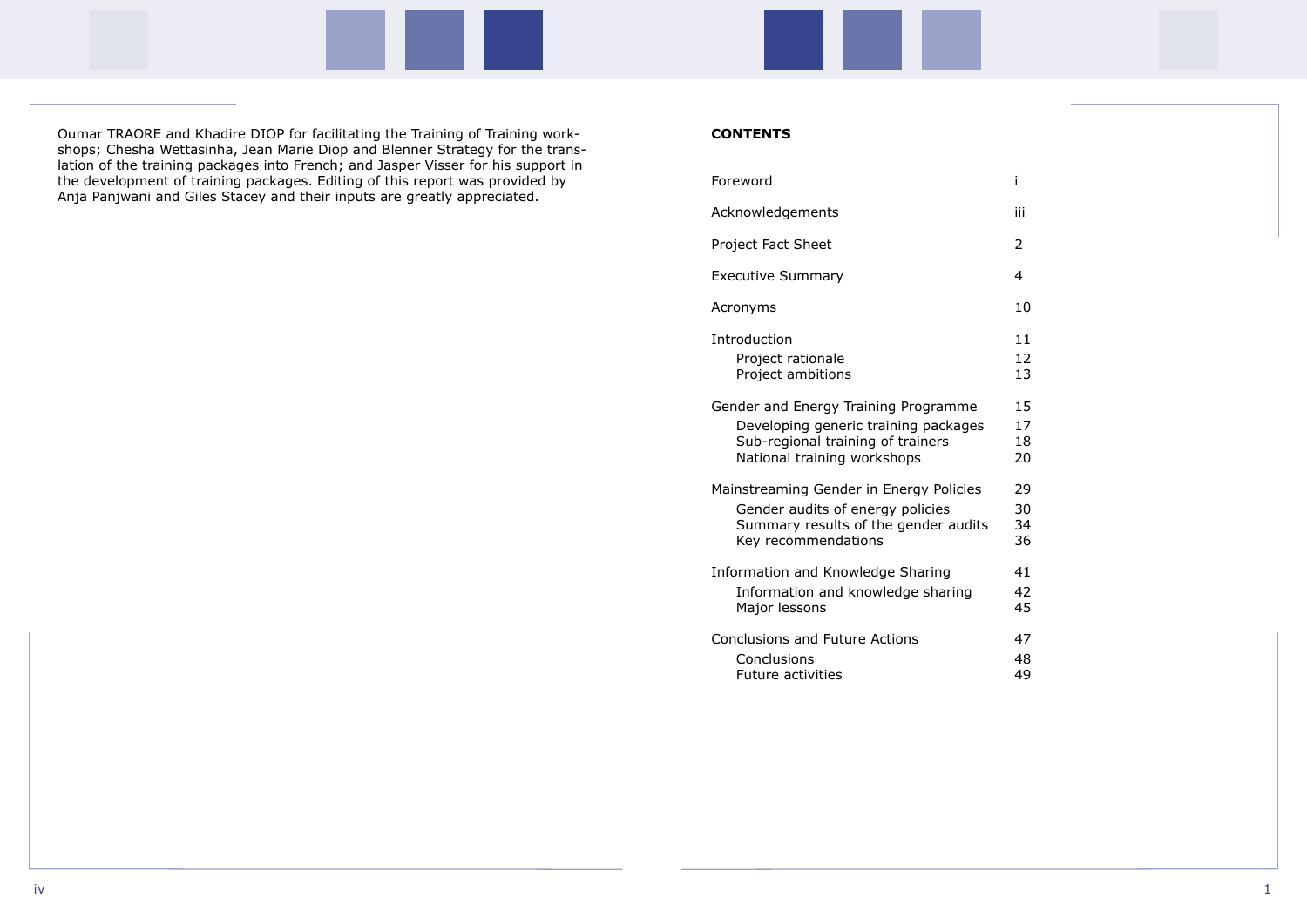| <b>PROJECT FACT SHEET</b>          |                                                                                                                                                                                                                                                                                                                                                                                                                                                                                                                                                                                                                    | Wel        |
|------------------------------------|--------------------------------------------------------------------------------------------------------------------------------------------------------------------------------------------------------------------------------------------------------------------------------------------------------------------------------------------------------------------------------------------------------------------------------------------------------------------------------------------------------------------------------------------------------------------------------------------------------------------|------------|
| Networking in Africa (TIE-ENERGIA) | Turning Information into Empowerment: Strengthening Gender and Energy                                                                                                                                                                                                                                                                                                                                                                                                                                                                                                                                              | Obj        |
| Programme area:                    | COOPENER, Strengthening local energy expertise in<br>developing countries                                                                                                                                                                                                                                                                                                                                                                                                                                                                                                                                          | <b>Ben</b> |
| Target countries:                  | Botswana, Ghana, Kenya, Lesotho, Mali, Nigeria,<br>Senegal, Swaziland, Tanzania, Uganda, Zambia,<br>Zimbabwe                                                                                                                                                                                                                                                                                                                                                                                                                                                                                                       | Key<br>Dur |
| Status:                            | <b>Finalised</b>                                                                                                                                                                                                                                                                                                                                                                                                                                                                                                                                                                                                   | <b>Bud</b> |
| Coordinator:                       | Sheila Oparaocha<br><b>ETC Foundation, The Netherlands</b>                                                                                                                                                                                                                                                                                                                                                                                                                                                                                                                                                         | Con        |
| Programme partners:                | $Eco$ (UK)<br>Practical Action East Africa (Kenya)<br>KuSiNi (Centre for Knowledge on Sustainable<br>Governance and Natural Resources Management),<br>the Netherlands<br><b>EAETDN (East African Energy Technology Develop-</b><br>ment Network), Regional office, Uganda                                                                                                                                                                                                                                                                                                                                          |            |
| Network partners:                  | Zambia Ministry of Energy and Water Development<br>EAETDN, Uganda<br><b>ENDA-Tiers Monde, Senegal</b><br>Friends of the Environment (FOTE), Nigeria<br>Ghana Regional Appropriate Technology Industrial<br>Service (GRATIS), Ghana<br>Khalema Redeby & Associates, Lesotho<br>Mali-Folkecenter, Mali<br>Practical Action East Africa, Kenya<br>Renewable Energy Association of Swaziland<br>(REASWA), Swaziland<br>Tanzania Traditional Energy Development & Environ-<br>ment Organisation (TaTEDO), Tanzania<br>Botswana Technology Centre (BOTEC), Botswana<br><b>Practical Action Southern Africa, Zimbabwe</b> |            |

| Website:         | www.energia-africa.org                                                                                                                            |
|------------------|---------------------------------------------------------------------------------------------------------------------------------------------------|
| Objective:       | Mainstream gender into energy policy, project plan-<br>ning and programmes as a means of integrating<br>gender and energy into poverty reduction. |
| Benefits:        | Training, Human and institutional capacity building,<br>Equality, Improved livelihoods, Poverty reduction                                         |
| Keywords:        | Gender, Policy, Capacity building, Poverty reduction                                                                                              |
| Duration:        | $01/2005 - 06/2007$                                                                                                                               |
| Budget:          | € 609,800 (EU contribution: 50%)                                                                                                                  |
| Contract number: | EIE/04/198/S07.39677                                                                                                                              |

### ica.org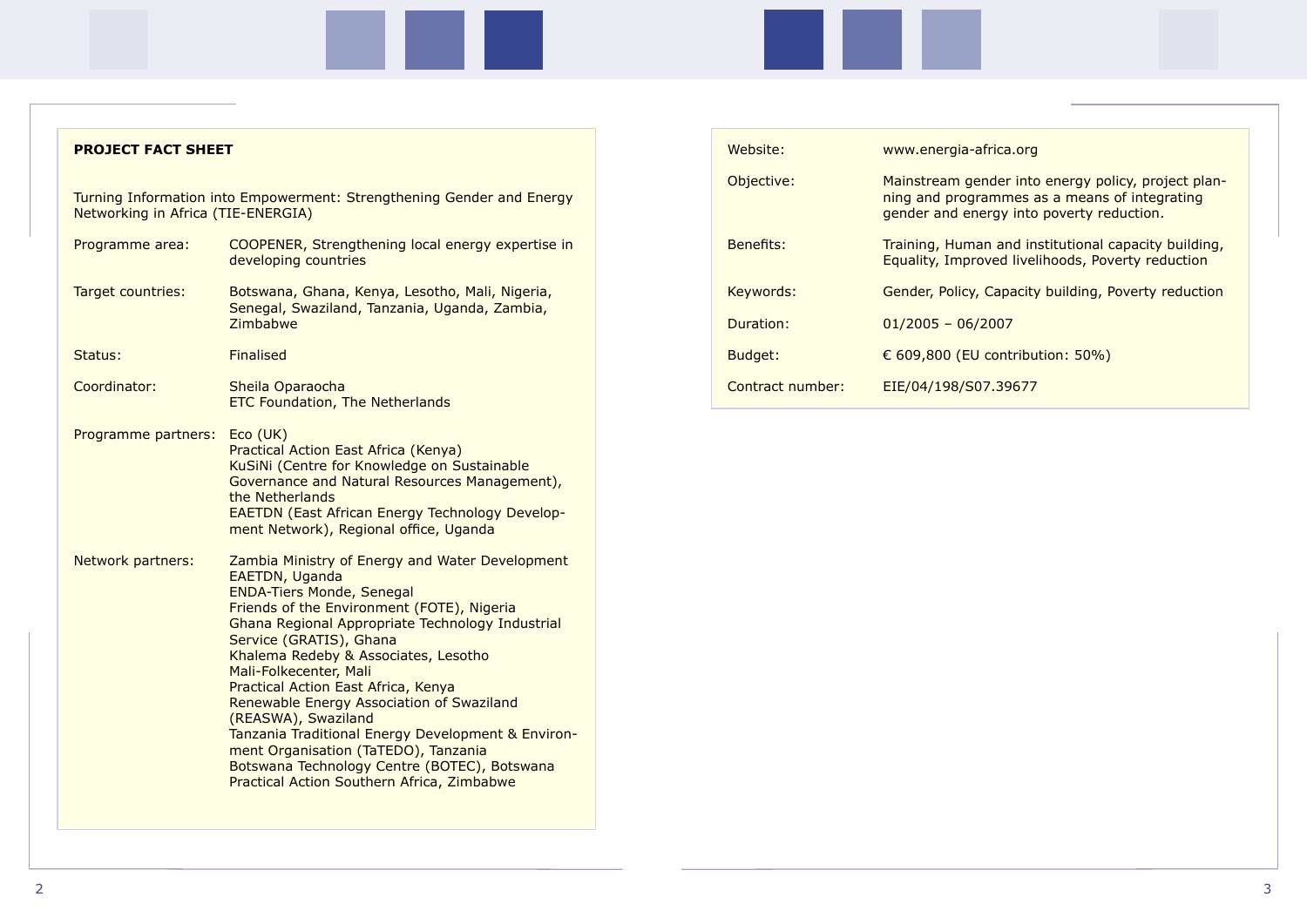#### **EXECUTIVE SUMMARY**

This publication presents the results of the ENERGIA programme 'Turning Information into Empowerment: Strengthening Gender and Energy Networking in Africa', TIE-ENERGIA for short, that was launched in January 2005. The programme was implemented in 12 countries in sub-Saharan Africa with support from the 'Intelligent Energy-Europe' Programme of the European Community, with co-funding from the Directorate General of International Co-operation of the Dutch Ministry of Foreign Affairs and the Swedish International Development Cooperation Agency.

The focus on gender and energy is important because women in many developing countries are particularly affected by a lack of accessible and affordable energy services resulting from their traditional roles and household responsibilities, and their low social and political status. A better understanding of the differences in the ways men and women use energy in various places and cultural settings can promote greater gender equity and the empowerment of women, as well as enhance the effectiveness of energy projects, poverty programmes and sustainable development activities in general. It is reasonable to conclude that most energy projects and policies in developing countries remain gender blind and thus fail to recognise that there is a gender bias in energy services. Women's energy needs tend to be marginalised in planning and in implementation.

Over ten years of experience in this gender and energy arena has taught ENERGIA that this lack of attention to gender issues in the energy sector can be attributed to both a lack of knowledge about the significance of the gender dimension in the sector, and to uncertainties about how to integrate gender into energy projects and policies. This is related to the fact that, until recently, the energy sector has been primarily technology-driven.

TIE-ENERGIA was designed specifically to counteract this gender blindness in energy projects and policies. The project wanted to produce strategies that would make the importance of mainstreaming gender better known and to deliver the appropriate tools and methodologies for doing so to policymakers and project implementers. The approach had two components:

- Training of policymakers and practitioners in gender and energy.
- Gender audits of national energy policies.

Specific project objectives were to:

• Create a critical mass of gender-sensitive practitioners and policymakers that could engage in changing policies, programmes and practices.

- Increase the awareness, knowledge and skills of a selected group of development practitioners who could go on to integrate gender and energy concerns into sustainable development and poverty reduction programmes.
- Identify gender gaps in energy-poverty policies and make gender and energy issues visible to a wide audience through national and international programmes.

networking and advocacy initiatives aimed at influencing energy policies and

TIE-ENERGIA thus set itself the ambitious goal of integrating gender into energy access in Africa through strengthening human and institutional capacities and, as such, it became the most comprehensive training programme on gender and energy so far attempted in sub-Saharan Africa. To achieve its goals, the programme developed a generic training programme on gender and energy in which participants from 18 African countries were involved, and undertook gender audits of energy policies in three African countries.

### **Training programme**

TIE-ENERGIA started by developing and updating training material on gender and energy. This resulted in five generic training packages in English and French, all of which contain new gender-aware tools and techniques, specifically designed for use in the energy sector by planners, policymakers and project implementers. The packages are modular and include guides for trainers, case studies and interactive examples, and as such provide comprehensive short courses for policymakers or background materials for longer courses for energy practitioners. The five packages are:

- Concepts in Gender and Energy
- Gender Tools for Energy Projects
- Engendering Energy Policy
- Gender and Energy Advocacy
- Engendering Energy Project Proposal Development: Capacity Building of Organisations

Once developed and tested, the training packages were first used in three subregional training of trainers (ToT) workshops in West, East and Southern Africa, attended by a total of 40 professional trainers from 18 African countries. These 40 trainers now form a resource base that can respond to the demand for gender and energy training on the continent. Trainers from 12 countries in the ENERGIA Africa Network, in close collaboration with the ENERGIA National Focal Points, then took the lead in facilitating national training workshops.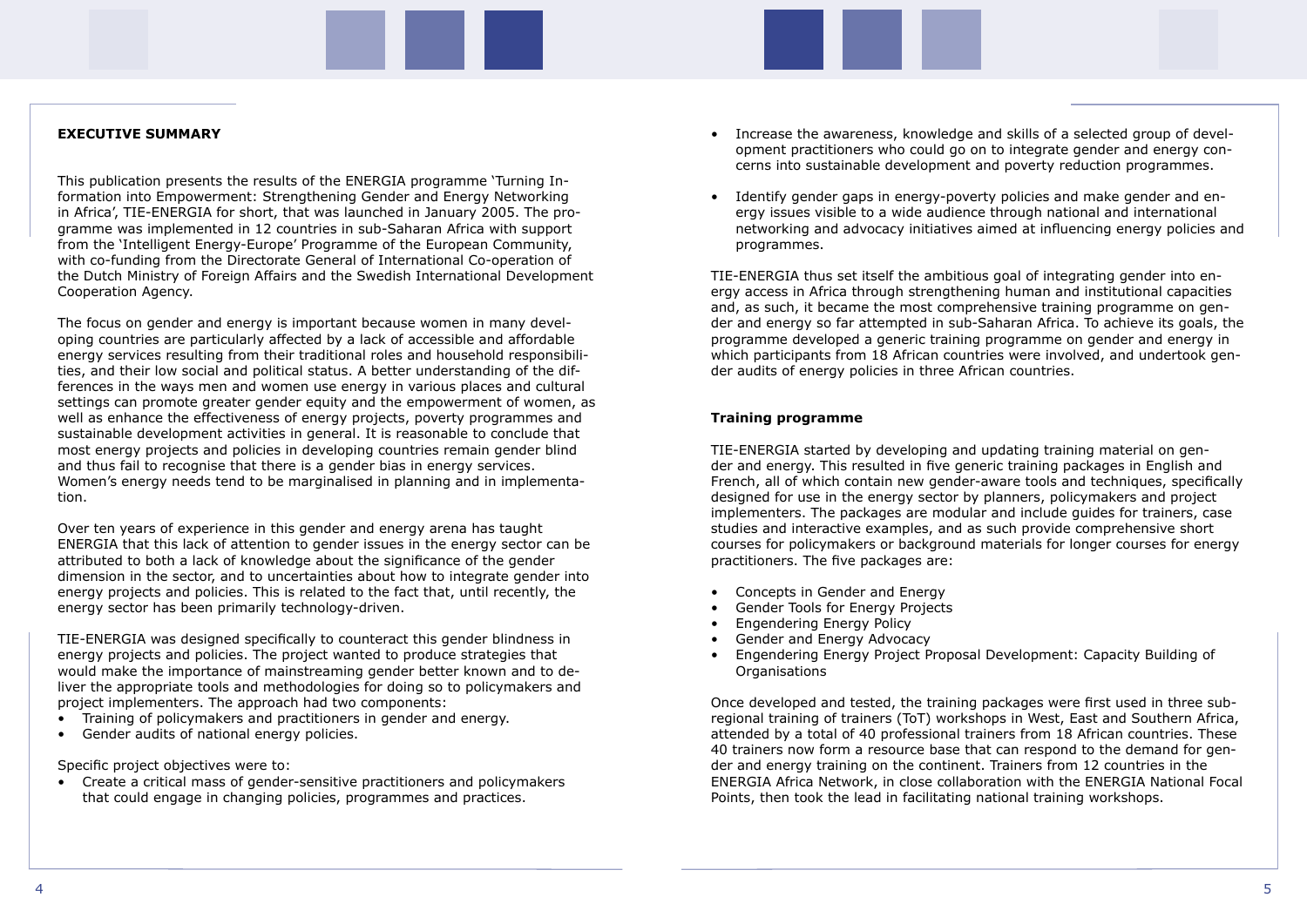A priority activity, before the national training workshops were started, was to adapt the training packages to national requirements and priorities, rather than simply using the generic versions. The training content, methodology and programmes were matched to the assessed needs of the target groups. To increase the relevance of the training workshops, making them more useful for implementation activities and more interesting for participants, local sources of information, contacts and case studies were added.

Over 260 practitioners (144 women and 118 men) were trained within the project. These practitioners were selected from various types of organisation and from different sectors to encourage smoother cooperation between these stakeholders in implementing post-training actions. Key outputs of the national training workshops have included group and individual action plans that were developed by the participants to translate the concepts and skills learnt during the training into practice. In most countries, these action plans have led to considerable efforts to integrate gender into the work environment and to change organisational policy and practice which, in turn, could translate into practical actions to provide energy services to poor women.

#### **Gender audits**

TIE-ENERGIA was the first to develop and undertake gender audits of energy policies in three African countries: Botswana, Kenya and Senegal. The audits were used as a tool to identify and analyse the factors that hinder efforts to mainstream gender in energy policy. The audits considered energy statistics, communication channels, energy policy, development strategies, plus the objectives and priorities of key institutions.

The approach used in the gender audits was primarily participatory, led by a national team of experts. The gender audits all provided in-depth analysis of energy planning, budgets, the institutional capacity of ministries to implement gender-mainstreaming strategies, the links between gender, energy and national objectives related to poverty reduction strategies and meeting the Millennium Development Goals. They identified the specific ways in which gender issues were, or were not, addressed and also the critical gender gaps in existing national energy policy formulation and implementation. Validation workshops in the three countries helped to reach consensuses and ownership of the audit findings within the energy ministries, discussed future recommendations and agreed on actions with specific targets and timeframes that were needed to engender the policies. The final reports produced from the gender audits are seen as semi-official documents in the sense that the Ministries responsible for energy in Kenya, Senegal and Botswana were partners in the audits and endorse/ associate themselves with the outputs of the audits and the reports. The outputs are considered to be official reference materials for the Ministries and their partners.

#### **Dissemination**

In order to encourage uptake of the outputs of the TIE-ENERGIA programme, dissemination was an integral part of the project's activities. This included the establishment and regular updating of the TIE-ENERGIA project website, presentations at the 14th and 15th sessions of the Commission on Sustainable Development (CSD 14 and 15), in-country multi-stakeholder workshops and press releases. The dissemination activities have strengthened the Network's identity both in Africa and globally, and helped ensure that the project deliverables are valued and used in energy planning and policy activities in the participating countries.

#### **Notable impacts of the project**

tant to integrate gender concerns into energy policy and practice, especially

- Enhanced resources and capabilities for the integration of gender into the design and delivery of energy projects and polices and for advocacy among a large pool of gender and energy professionals in Africa.
- Distinct changes in perceptions and commitments as to why it is imporamong decision-makers in the Ministries involved in the gender audits in Kenya, Senegal and Botswana.
- Instances of changes within institutional policies and actions. These have training sessions into practice by participants.
- A better understanding of the gender-energy nexus and viable entry points for mainstreaming gender in energy access activities by various stake holders.
- Strengthening of the Network's leadership in gender and energy access in sub-Saharan Africa.

been achieved through the translation of what was learnt during the national

The TIE-ENERGIA programme can be seen as pioneering in laying the groundwork for mainstreaming energy and gender through a comprehensive, in terms of scope and practitioners targeted, capacity-building initiative across Africa.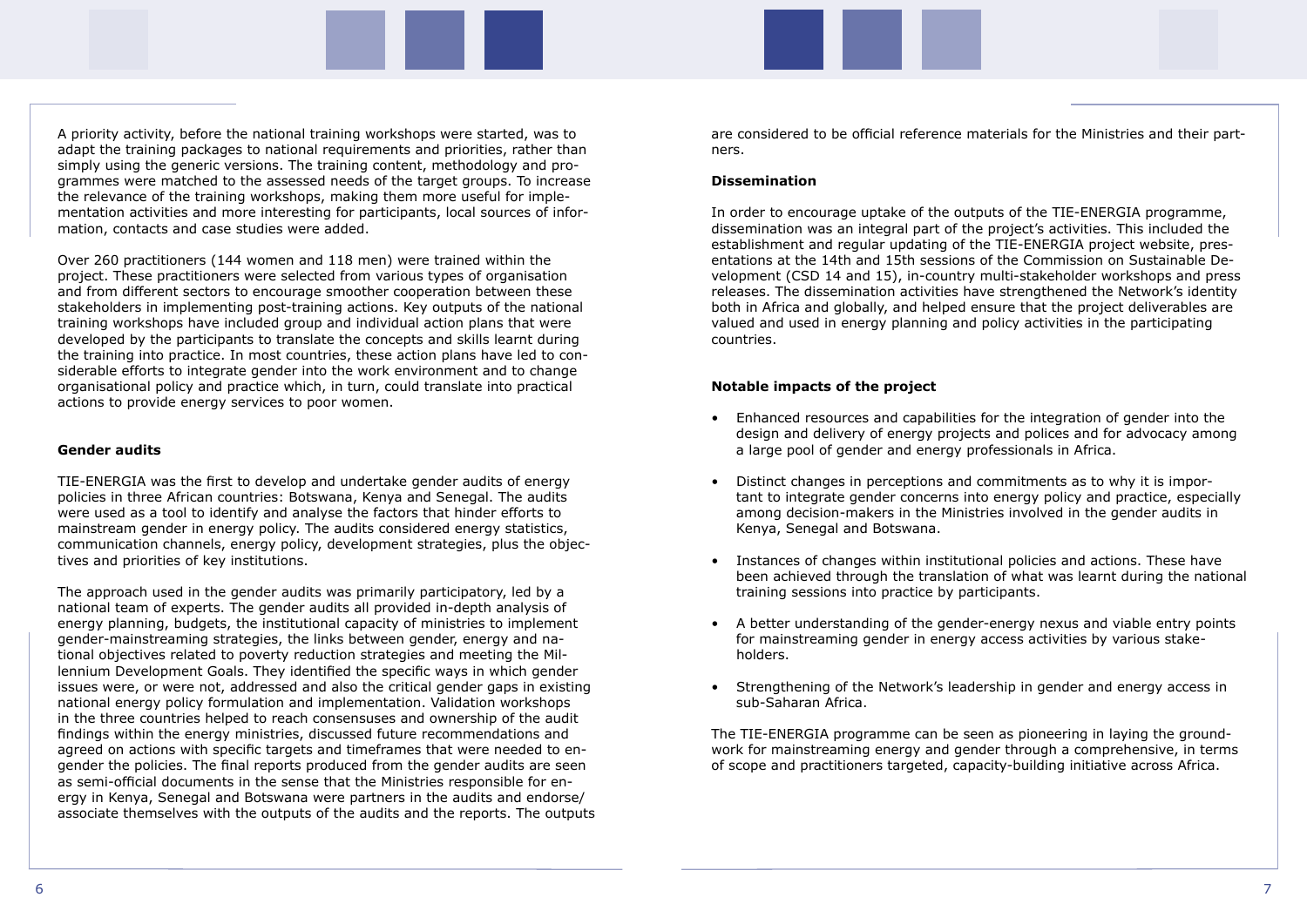#### **Key lessons**

Four key lessons that have been drawn from the TIE-ENERGIA project are:

- *Ensure sustainability:* the majority of energy policies, programmes and projects in the countries involved are gender-blind and so there is need for longer-term capacity development and support. In order to maintain momentum and translate the development of individual capabilities into institutional capacity for change there needs to be mentoring, tailored technical support, explicit step-by-step guides and contextual advice.
- *Involve Government:* specifically involving government officials in the implementation of the project's activities was paramount in achieving both the initial results and long-term sustainability. Their endorsement of the audits and training will help secure the participation and involvement of key political actors in the future.
- *Communication is important:* communication problems were found to be a critical administrative constraint with long delays in legal and financial transactions. More time needs to be built into such projects to allow effective liaison and understanding among stakeholders when dealing with 12 different countries across three regions.
- *Draw on gender audits elsewhere:* gender audits had been undertaken in non-energy sectors and these were crucial in raising awareness and providing a critical understanding of why gender matters in energy policy.

#### **Plans for the future**

Building on the lessons learnt and the momentum established from the TIE-ENERGIA project, ENERGIA is receiving core funding from DGIS and Sida as continued support for its capacity building, policy influencing and project implementation actions at national level. These will include:

• The implementation of training workshops in 13 countries to broaden the number of practitioners trained in the use of gender tools for energy project and policy design and delivery. An additional aspect of the training programme will be e-learning modules for pre-training that will introduce the concepts of gender and energy and the general content of the training workshops. Furthermore, coaching support will be provided for participants to implement post-training action plans aimed at putting into practice their newly acquired knowledge and skills.

- Continuing activities aimed at influencing policy. This will include follow-up activities to the gender audits in Kenya, Senegal and Botswana, as well as gender audits of national energy polices in other member countries of the ENERGIA network.
- A new action within the ENERGIA network will provide technical assistance for mainstreaming gender approaches in a sample of energy projects and opportunity for rural energy project managers and rural energy access proes into their own energy projects and businesses.
- Integral to the Network's future actions will be the dissemination of results from the Network's actions to assist in advocating for change and for the use of best practices in mainstreaming gender approaches in energy access projects and in policy planning and implementation to a wide audience.

businesses in countries that are part of the ENERGIA network. Concrete linkages will be sought with the national training workshops as these provide an viders to upgrade their knowledge and skills on integrating gender approach-

The TIE-ENERGIA experiences will also be used to guide the implementation of similar activities within the ENERGIA Asia Gender and Energy Network as part of a South–South knowledge exchange programme.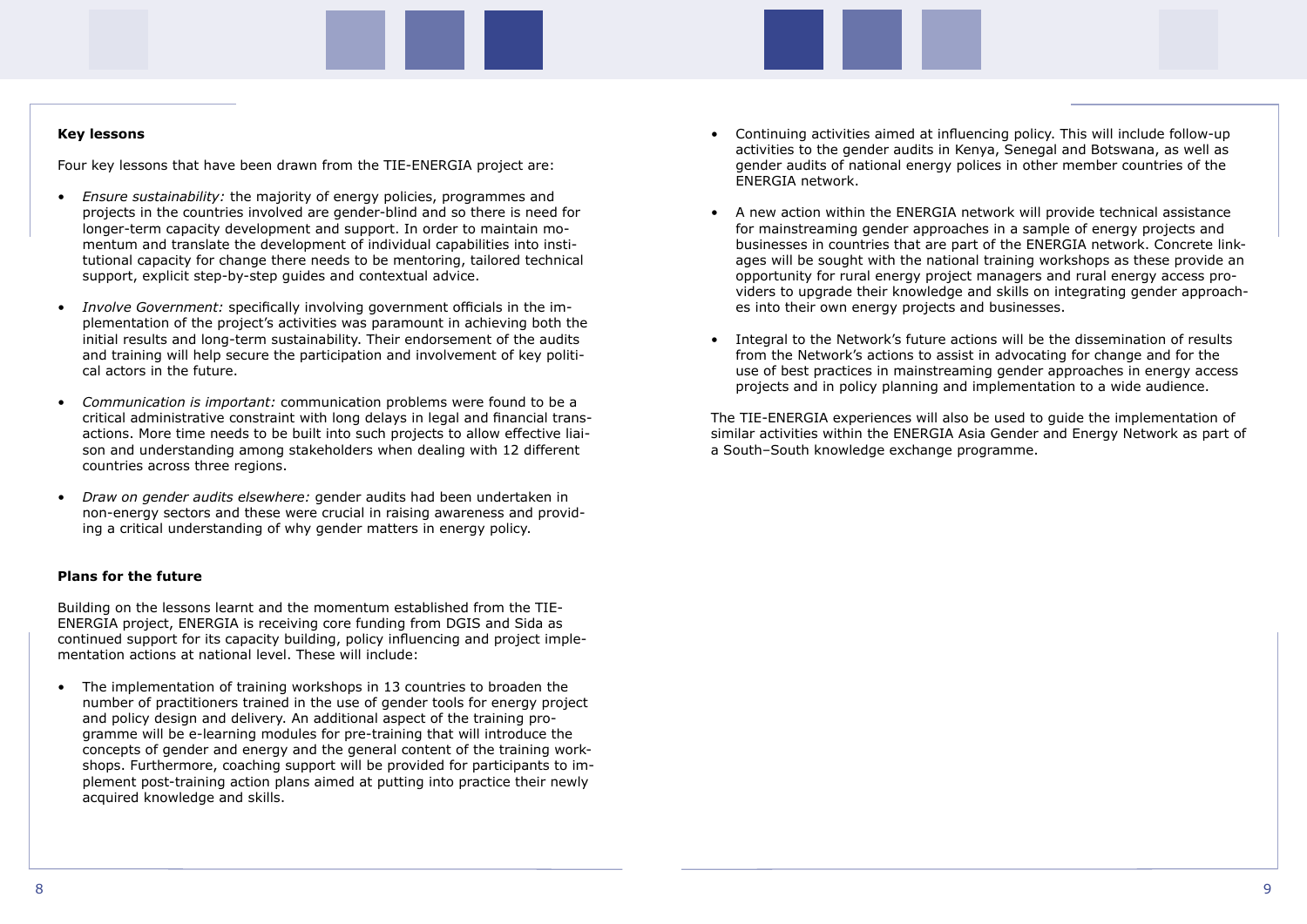## **Introduction**

Woman in Mali preparing dinner in her kitchen, using a three-stone stove. (Photo: Karin Kauw, ETC Energy, the Netherlands)

#### **ACRONYMS**

- BOTEC Botswana Technology Centre
- CSD Commission on Sustainable Development
- DGIS Directorate General of International Co-operation of the Dutch Ministry of Foreign Affairs
- EAETDN East African Energy Technology Development Network
- ESAMI East and Southern Africa Management Institute
- FOTE Friends of the Environment
- GENBO Gender and Energy Network of Botswana
- GRATIS Ghana Regional Appropriate Technology Industrial Service
- GTZ German Technical Cooperation, officially known as Deutsche Gesellschaft für Technische Zusammenarbeit
- KuSiNi Centre for Knowledge on Sustainable Governance and Natural Resources Management
- MDGs Millennium Development Goals
- NGOs non-governmental organisations
- REASWA Renewable Energy Association of Swaziland
- Sida Swedish International Development Cooperation Agency
- TaTEDO Tanzania Traditional Energy Development & Environment Organisation
- TIE Turning Information into Empowerment
- ToT Training of trainers
- UNDP United Nations Development Programme

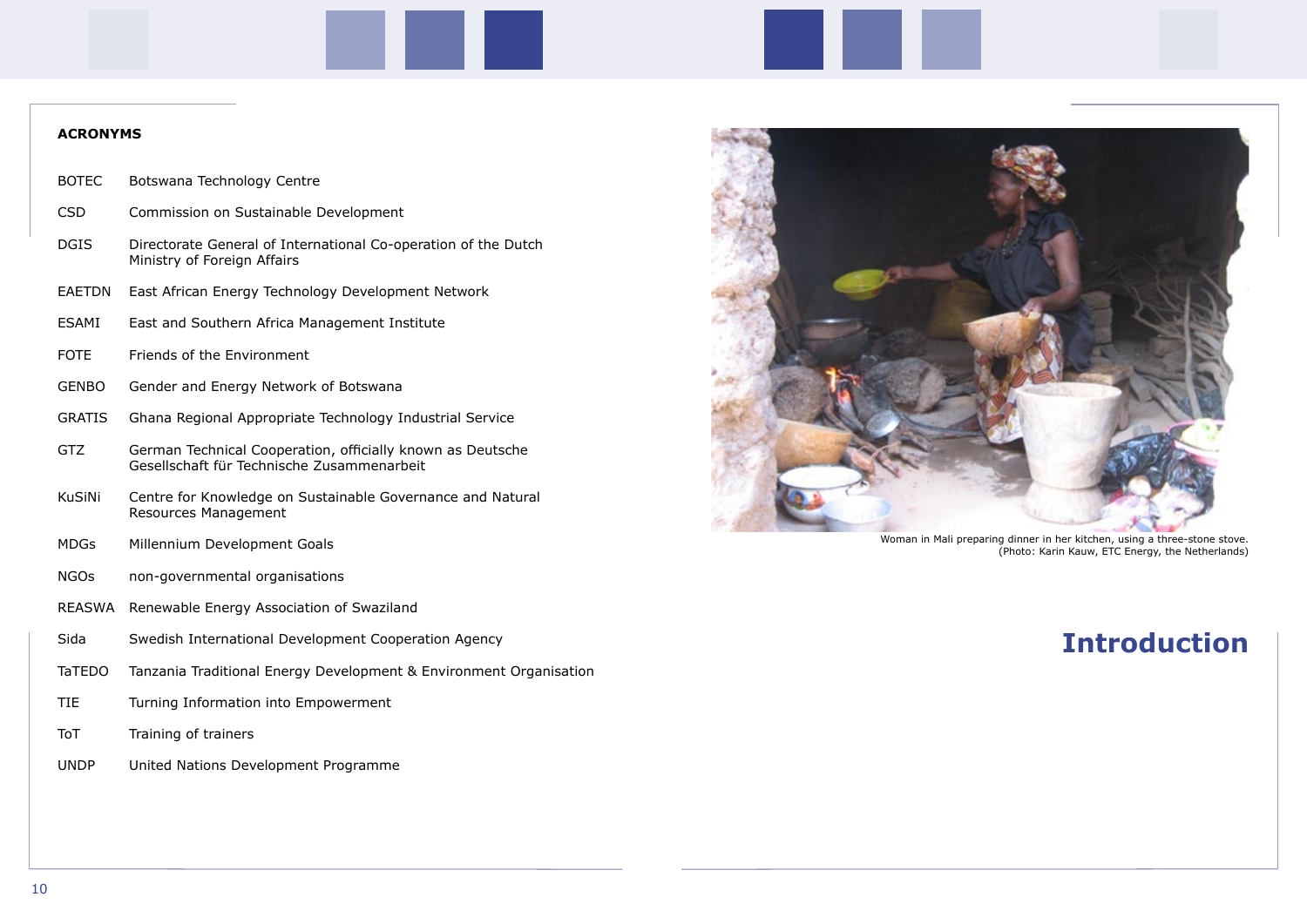ENERGIA 'International Network on Gender and Sustainable Energy' is an international network involved with gender and sustainable energy which links individuals and groups concerned with energy, sustainable development and gender. ENERGIA's goal is to contribute to the empowerment of rural and urban poor women through a specific focus on energy issues. Founded in 1995, and with the support of the Netherlands and Sweden, ENERGIA has built a strong Southern ownership of the network through supporting the creation of regional, Southern networks, including the Africa Gender and Energy Network.

The Africa Gender and Energy Network was established through a regional consultative process in 2000. It is an informal network of organisations, working on energy and sustainable development issues in Africa, who share agreed principles on gender, women's empowerment and sustainable development. The COOPENER project TIE-ENERGIA built on the existing network to implement the project activities. The ENERGIA network is structured around:

- *National Focal Points:* organisations that have been democratically nominated during a national multi-stakeholder workshop to coordinate the national gender and energy networks.
- *Sub-regional Focal Points:* organisations that were democratically nominated at the regional network workshop in March 2000 to coordinate the network at the sub-regional level.
- *Regional Network Coordinator:* chosen from the National Focal Points and subcontracted to coordinate the network activities at the regional level. At the time of TIE-ENERGIA, the Regional Network Coordinator for Africa was EAETDN -East Africa Energy Technology and Development Network- based in Uganda.
- *International Focal Point:* the organisation that hosts the ENERGIA International Secretariat. The International Focal Point is ETC Foundation in the Netherlands.

ETC Foundation was the coordinator of the TIE-ENERGIA project. As the ENER-GIA Network is an informal network, ETC provides the necessary legal and fiduciary entity within which the network's activities are funded and managed.

#### **Project rationale**

Overcoming gender and development concerns has been recognised at the international level as a prerequisite for achieving sustainable development. The UN Conference on Environment and Development in 1992, the 1995 Beijing

Platform for Action, the Millennium Development Goals (MDGs) of 2000, the SADC Declaration on Gender and Development of 1998, the 9th, 14th and 15th sessions of the Commission on Sustainable Development (CSD), and many other international and regional instruments, clearly identify gender mainstreaming as an important development and planning variable and concept. Gender is seen as a crosscutting issue and one that requires recognition in the context of achieving balanced development.

ENERGIA's focus on gender issues is important within the context of energy poverty since the majority of the world's poorest people are women living in developing countries. These women are particularly affected by the lack of modern fuels and power sources for household maintenance and productive enterprises (UN 2006)<sup>1</sup>. A gender dimension to energy and poverty exists because of the social divisions in poor communities that allocate the primary responsibility for household energy provision and use to women, and limit their decision-making within the household and community. This in turn limits their ability to influence processes and resource allocation on many issues including energy. Unfortunately, most energy projects and policies in developing counties fail to recognise this gender dimension as an integral part of planning and implementation and are thus gender-blind (Mensah-Kutin 2006)<sup>2</sup>. As a result, projects and policies generally fail to recognise that there is a gender bias in energy services and women's energy needs therefore tend to be marginalised in planning and implementation.

The activities undertaken by ENERGIA in the gender and energy domain are mainly oriented towards information exchange and knowledge sharing, capacity building, advocacy and research. The Network's more than ten years of experience in this domain has led to the insight that the above-mentioned lack of attention to gender issues is partly due to a lack of knowledge on the significance of the gender dimension in the energy sector, and partly because of the uncertainties as to how to incorporate gender in the energy sector. This is related to the fact that, traditionally, the energy sector has been primarily technologydriven and socioeconomic aspects were, until recently, not sufficiently taken into account.

#### **Project ambitions**

Using this insight as the starting point for the TIE-ENERGIA project in Africa, an approach was sought that would develop individual and institutional knowledge

<sup>1</sup> Mensah-Kutin R. 2006. Gender and Energy in Africa: Regional Initiatives and Challenges in Promoting Gender and Energy. Report developed for the ENERGIA International Network on Gender and Sustainable Energy for the UN Commission on Sustainable Development (CSD 14 and 15)

<sup>2</sup> UN Millennium Project, 2006, Energy Services for the Millennium Development Goals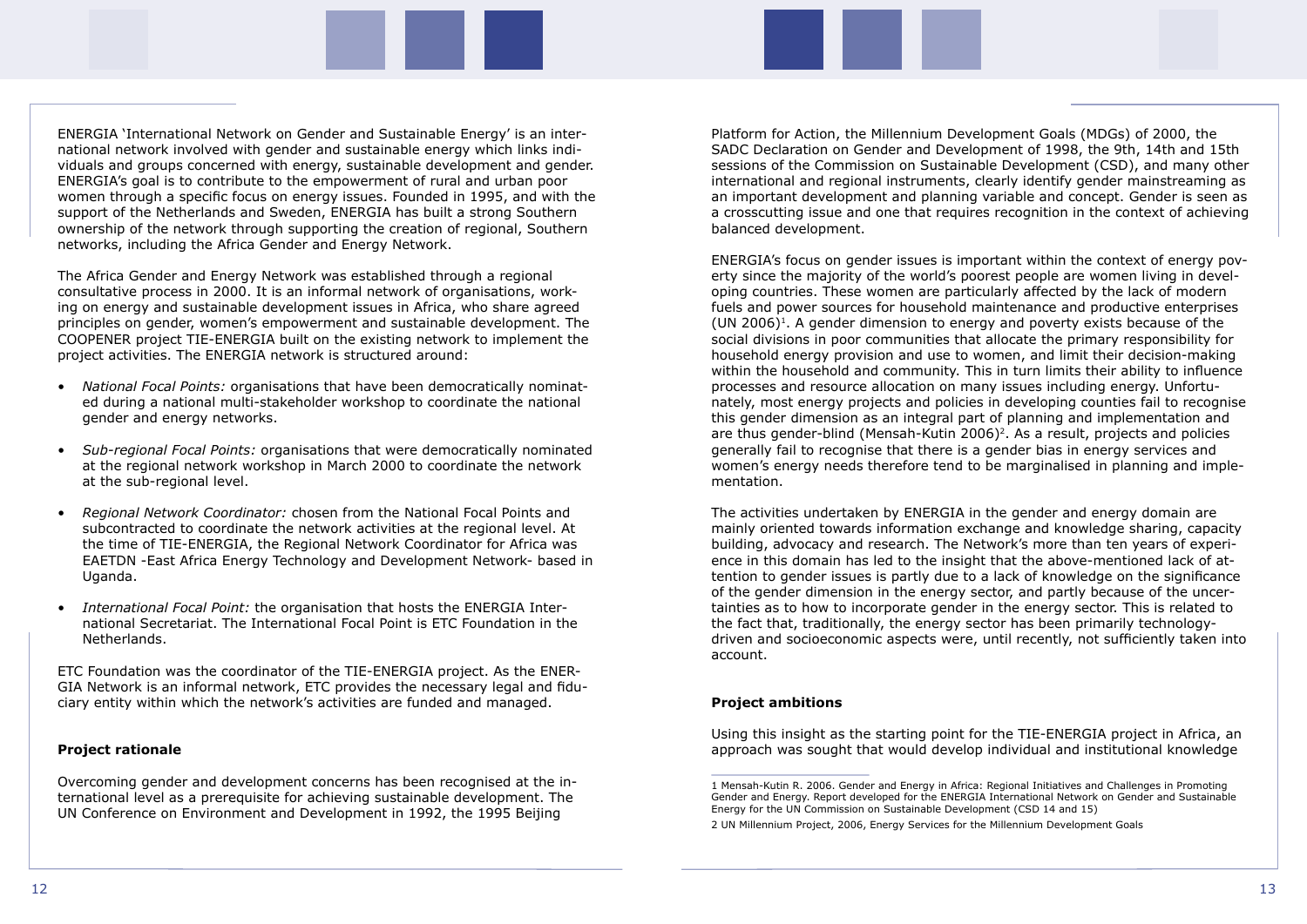of procedures and ways of working through which gender issues could be incorporated into regular design and implementation practices. A two-prong approach was proposed that would hopefully create energy projects and policies that were more gender-responsive in terms of content and process:

- Training of policymakers and practitioners in gender and energy.
- Gender audits of national energy policies.

TIE-ENERGIA thus set itself the ambitious goal of integrating gender in energy access in Africa through human and institutional capacity strengthening, both within and beyond the Africa Gender and Energy Network. This is ENERGIA's regional network in Africa which consists of thirteen national gender and energy networks, each with its own focal point.

Specific objectives of the project were to:

- Create a critical mass of gender-sensitive practitioners and policymakers to engage in changing policies, programmes and practices.
- Increase the awareness, knowledge and skills of a selected group of development practitioners so that they could integrate gender and energy concerns into sustainable development and poverty reduction programmes.
- Identify gender gaps in energy-poverty policies and make gender and energy issues visible to a wide audience through national and international networking and advocacy initiatives to influence energy policies and programmes.

# **Gender and Energy Training Programme**



Energy and development practitioners who participated in the Botswana Gender and Energy Training Workshop (Photo: Nozipho Wright, BOTEC, Botswana)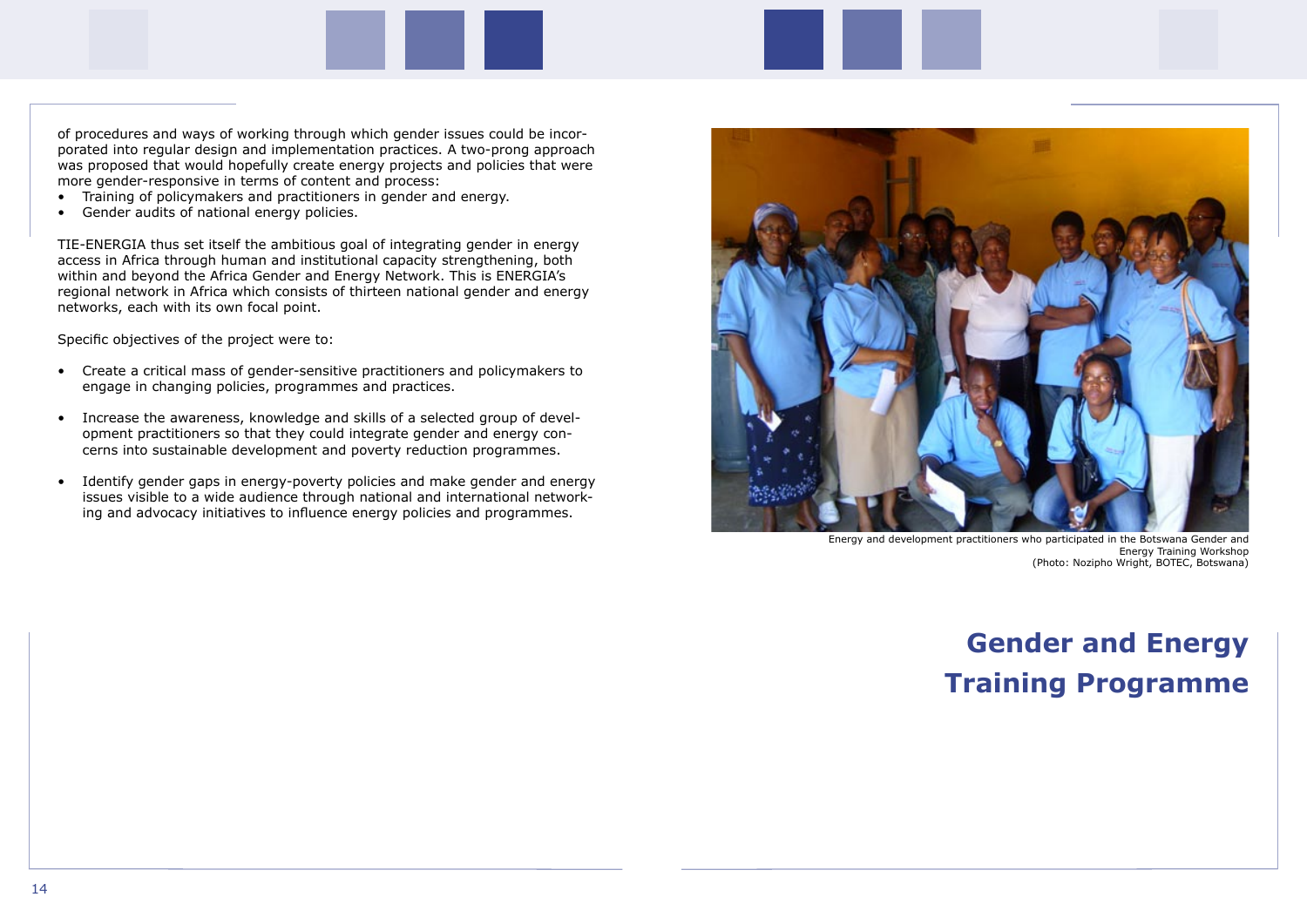#### **Developing generic training packages**

The initial focus of TIE-ENERGIA was on developing and updating training material, divided into five generic and one complementary training packages, on gender and energy. Two of these packages were already available to the ENERGIA network but needed updating to include field experiences with testing to demonstrate their usefulness in practice. All the packages contain new gender tools specifically designed for use in the energy sector by planners, policymakers and project implementers. These tools can be used during various stages of project and policy cycles to ensure that gender differences are not inadvertently overlooked, and that project and policy choices are made with full recognition of what their differential effects are likely to be on women and on men. In addition, gender-aware tools and techniques for policy advocacy and for developing project proposals have been prepared to support the processes of policymaking and project implementation in the energy sector.

### **Training Packages on Gender and Energy**

- **Concepts in Gender and Energy** A training package that explains gender concepts and the key aspects of the gender-energy-poverty nexus.
- **Gender Tools for Energy Projects** This training package provides the rationale and tools for developing and implementing gender-sensitive energy projects.
- **Engendering Energy Policy**

 This training package provides the rationale and tools for developing and implementing a gender-sensitive energy policy.

gies, or for training trainers on how to adapt the training packages to specific country contexts and needs. All five packages are available in English and French<sup>3</sup>.

• **Gender and Energy Advocacy**

 A training package to provide the rationale, tools and techniques for policy advocacy in the field of gender and energy.

• **Engendering Energy Project Proposal Development: Capacity Building of Organisations**

 This training package provides the rationale, tools and techniques for project proposal development and tendering processes in the field of gender and energy.

• **Communication of Project Results** A complementary training package that aims to provide the rationale for, as well as tools and techniques on how to use, communication channels and produce appropriate material in order to communicate project results on gender and energy.

The training packages have been designed to be both multifunctional and modular, that is they have been developed as individual learning units that can be used independently or combined. They are accompanied by trainers' guides, and include case studies which describe the realities and provide examples of implementing the main elements and steps in mainstreaming gender in energy processes. Thus, they can be used in preparing short programmes for high-ranking government officials in order to introduce the benefits of gender mainstreaming in energy and its role in sustainable development, or in preparing longer courses for energy practitioners who require a detailed understanding of gender and energy tools and methodolo-

#### **Sub-regional training of trainers**

Once developed and tested, the training packages were first used in subregional training of trainers (ToT) workshops. A key priority for TIE-ENERGIA was to use the packages in a manner that would be self-sustaining and contextualised to the individual countries in which the outputs would be applied. Three sub-regional ToT workshops were thus implemented, for East Africa, Southern Africa and Francophone West Africa, to train 40 professional trainers (26 women and 14 men) in 18 countries in Africa<sup>2</sup>. This total exceeds the target planned for the project and amounts to an impressive resource base that can be used to respond to the demand for gender and energy training on the continent.

#### Workshop facilitation

All three workshops were facilitated by a team of two trainers, one man and one woman, one with expertise in delivering gender training, and the other in delivering energy training. The suggestions for the design and flow of the training courses indicated in the trainers' guides were used and sometimes revised based on the trainers' own experiences.

The training packages are a "State of the Art" resource for capacity building across two thematic areas, gender and energy, and are the only of their kind. The training packages are therefore seen as a major success of the TIE-ENERGIA project.

<sup>3</sup> The training packages are available through the TIE-ENERGIA website at: www.energia-africa.org 4 Trainers came from Benin, Botswana, Burkina Faso, Côte d'Ivoire, Ghana, Guinea, Guinea Bissau, Kenya, Mali, Niger, Nigeria, Senegal, South Africa, Swaziland, Tanzania, Togo, Uganda and Zambia.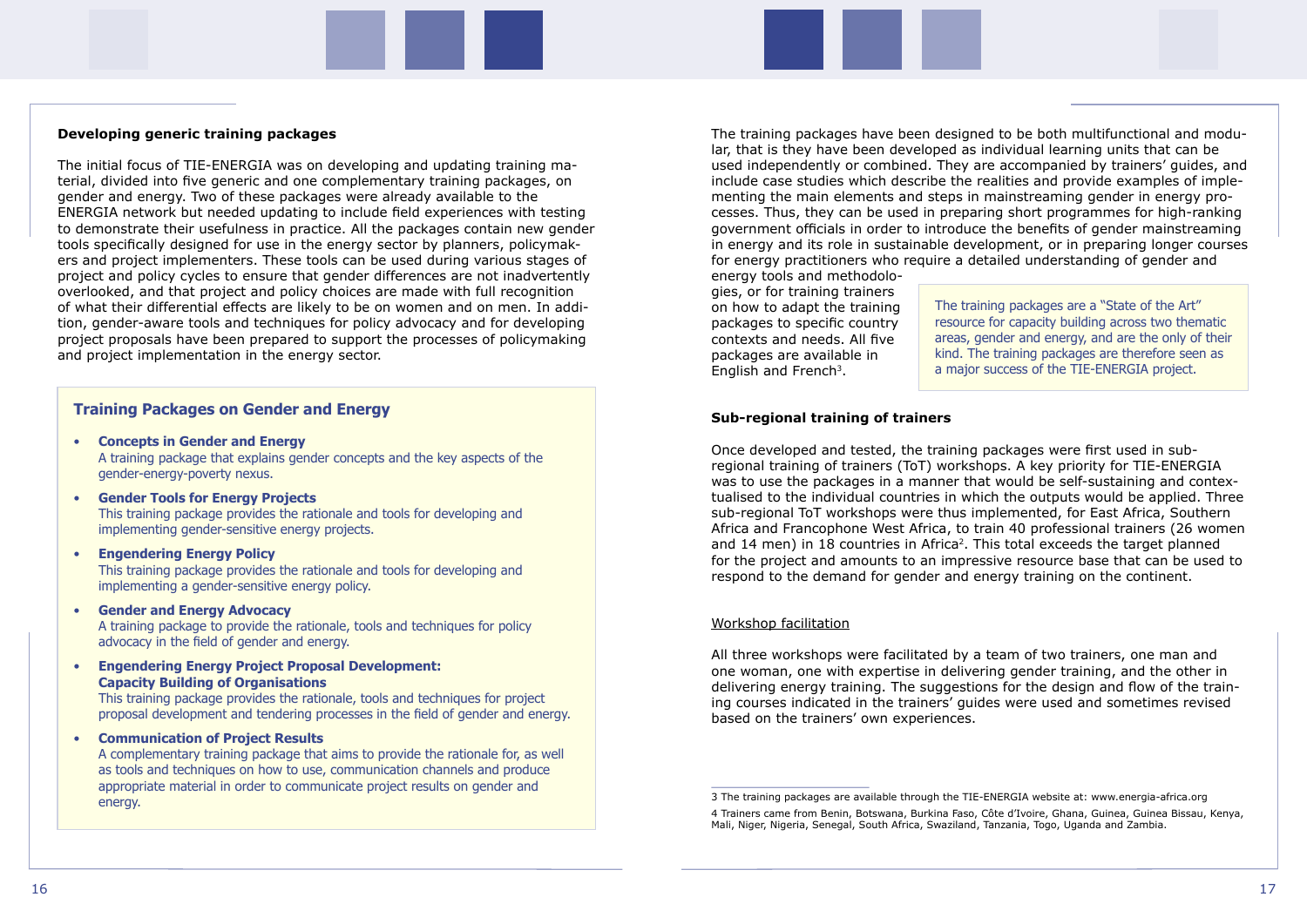The methodology adopted by the trainers was a participatory learner-centred approach in which interactive discussions to capture different country experiences were encouraged in the following ways:

- Micro-facilitation: each participant was assigned a unit to prepare, facilitate and deliver to other participants during the workshop.
- PowerPoint presentations were used by the trainers to share concepts from the training packages. The trainers also brought in their own practical experiences on the different topics.
- Discussion points where participants responded through subgroup discussions or in plenary sessions.
- Case studies to demonstrate the concepts and tools.
- Exercises completed by the participants as homework in the evenings along with other assignments at the end of each unit.
- Role-playing to assimilate real-life situations.
- Exposure visit for participants to practice using the tools.
- Recaps at the beginning of each day to recollect the previous day's topics, discussions and present assignments.
- Reference material and handouts were also provided during the workshop.

## **Gender and energy sub-regional workshops in detail**

#### **East Africa**

20-27 November 2005, Kenya

This eight-day workshop was implemented for trainers from the East Africa and Anglophone ECOWAS sub-regions. A total of ten participants (six women and four men) from five countries (Ghana, Kenya, Nigeria, Tanzania and Uganda) were trained, with the material based on two training packages: Concepts in Gender and Energy and Gender Tools for Energy Projects. The workshop was facilitated by the East and Southern Africa Management Institute (ESAMI), an African training institution with over 26 years of training experience in the region, and hosted by Practical Action-EA.

### **Southern Africa**

24 April – 3 May 2006, South Africa A nine-day workshop for the Southern Africa sub-region, with eight participants (five women and three men) from Botswana, South Africa, Swaziland and Zambia. The workshop was based on two training packages: Engendering Energy Policy and Gender and Energy Advocacy. It was hosted by NovAfrica, and again facilitated by ESAMI.

### **Francophone West Africa**

21-26 August 2006, Senegal

A six-day workshop for the Francophone West Africa sub-region with 22 participants (15 women and 7 men) from nine countries (Benin, Burkina Faso, Côte d'Ivoire, Guinea, Guinea Bissau, Mali, Niger, Senegal and Togo). The workshop was based on two training packages: Concepts in Gender and Energy and Engendering Energy Project Proposal Development: Capacity Building of Organisations and Concepts. This workshop was facilitated by experienced trainers from the Ifan- University Cheikh Anta Diop in Senegal and the United Nations Development Programme in Mali, and was hosted by ENDA-Tiers Monde.

This training workshop also included participants from countries which are not represented in the African Gender and Energy Network, which was a unique experience for TIE-ENERGIA. Their inclusion was in response to a strong demand from ENDA and based on the fact that these countries had notably been involved in the elaboration of the ECOWAS white paper on increasing the access to energy services of rural and suburban populations with a view to achieving the Millennium Development Goals.



Participants to the National Gender and Energy Training Workshop held in Ghana, July 2006. (Photo: Sabina Mensah, GRATIS, Ghana)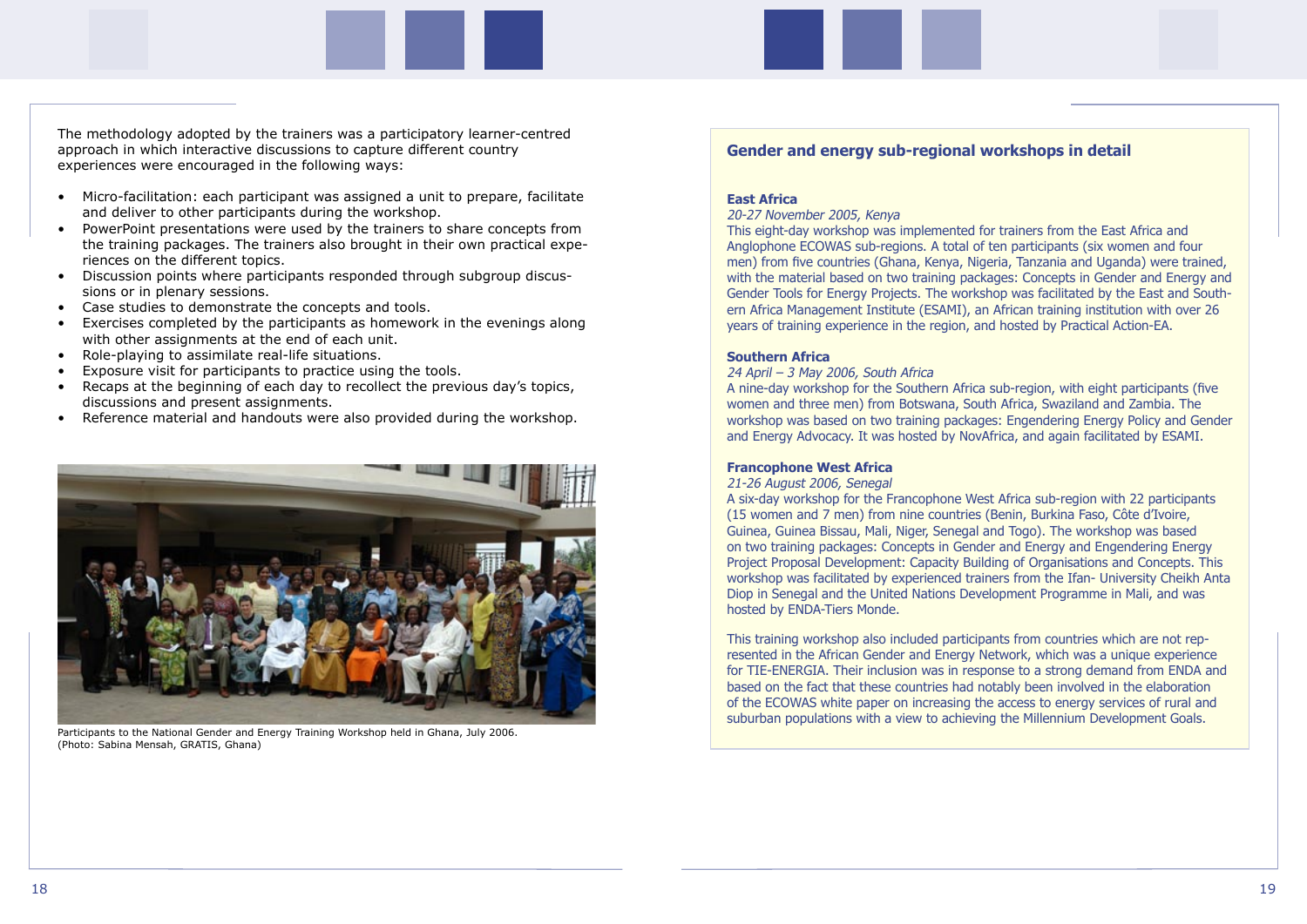#### Quality control and evaluation

To ensure the quality of the training, all the trainers of the ToT workshops re ceived technical backstopping from project partners. This technical backstopping took the form of feedback to the trainers during daily debriefing meetings on the progress of the training as well as suggestions for subsequent sessions. Evalua tions were also used to closely protect the quality of the workshops. An evalua tion instrument was developed which analysed the trainees' expectations at the beginning and at the end of the workshops. The workshop was also evaluated by participants and trainers through questionnaires during and at the end of the workshops. The results from these evaluations were used as feedback to im prove the training packages and in the preparation and implementation of sub sequent training workshops.

The evaluations showed that there was widespread appreciation of, and satis faction with, the workshops. Almost all participants agreed the workshops were very useful and effective, and that the training packages are a valuable addition to the knowledge resource base on gender and energy and are complemented by useful discussion points, relevant case studies and group exercises. Partici pants were of the opinion that the ToT workshops should continue to receive a high profile, priority and level of support from any follow-up activities to TIE-ENERGIA. A recommendation from the evaluations was that the duration of the training courses should be extended to two weeks to cover all the content in sufficient depth and that future workshops should be attended by a minimum of 15 participants and a maximum of 25 per trainer. On a practical level, the "very good" evaluations of the national training workshops facilitated by the trainers trained at the sub-regional level, provides a clear indication that the ToT work shops improved the understanding, skills and performance of trainers.

#### **National training workshops**

Following the ToT workshops, trainers from 12 countries in the Africa Gender and Energy Network have taken the lead in facilitating national training work shops. This was carried out in close collaboration with ENERGIA's National Focal Points in these countries. The national training workshops increased the skills and knowledge of a total of 262 trainees (118 men and 144 women) in gender and energy issues (Table 1 provides more details of the national workshops).

A priority activity, before the national training workshops were implemented, was to adapt the training packages to the different country requirements and priorities. The capacity building needs of the selected participants to each na tional workshop were assessed. The results of this needs assessment were matched to the appropriate units from the generic training packages, and thus

| <b>Where</b>         | When                                           | Workshop Organisers                    | No. of Trainees                            | <b>Training Packages used</b>                                                                                                                                                                                                                                                                                                                                     |
|----------------------|------------------------------------------------|----------------------------------------|--------------------------------------------|-------------------------------------------------------------------------------------------------------------------------------------------------------------------------------------------------------------------------------------------------------------------------------------------------------------------------------------------------------------------|
| Nigeria              | 4-7 April 2006                                 | FOTE                                   | men)<br>26 (15 women / 11                  | Energy<br>and<br>Gender<br>Concepts in                                                                                                                                                                                                                                                                                                                            |
|                      |                                                |                                        |                                            | Gender Tools for Energy Projects                                                                                                                                                                                                                                                                                                                                  |
| Uganda               | 15-19 May 2006 EAETDN and                      | Ministry                               | $(18$ women $/ 16$ men)<br>34              | Concepts in Gender and Energy<br>٠                                                                                                                                                                                                                                                                                                                                |
|                      |                                                | of Energy and Mineral<br>Development   |                                            | Gender Tools for Energy Projects                                                                                                                                                                                                                                                                                                                                  |
| Tanzania             | 29-31 May 2006 TaTEDO                          |                                        | 19 (8 women / 11 men)                      | Concepts in Gender and Energy<br>٠                                                                                                                                                                                                                                                                                                                                |
|                      |                                                |                                        |                                            | Projects<br>Gender Tools for Energy<br>٠                                                                                                                                                                                                                                                                                                                          |
| Ghana                | 3-7 July 2006                                  | <b>GRATIS Foundation</b>               | 8 men)<br>$(24$ women /<br>32              | Energy<br>Concepts in Gender and<br>٠                                                                                                                                                                                                                                                                                                                             |
|                      |                                                |                                        |                                            | Gender Tools for Energy Projects                                                                                                                                                                                                                                                                                                                                  |
| Swaziland            | Sept 2006<br>$4 - 8$                           | REASWA                                 | $(11$ women $/ 10$ men)<br>$\overline{21}$ | Gender and Energy Advocacy<br>٠                                                                                                                                                                                                                                                                                                                                   |
|                      |                                                |                                        |                                            | Engendering Energy Policy                                                                                                                                                                                                                                                                                                                                         |
| Kenya                |                                                | 21-26 Nov 2006 Practical Action-EA and | 9 men)<br>18 (9 women /                    | Concepts in Gender and Energy<br>٠                                                                                                                                                                                                                                                                                                                                |
|                      |                                                | lergy<br>Ministry of En                |                                            | Gender Tools for Energy Projects                                                                                                                                                                                                                                                                                                                                  |
| Nali                 |                                                | 19-22 Dec 2006 Mali Folkecenter        | 27 (17 women / 10 men)                     | Concepts in Gender and Energy                                                                                                                                                                                                                                                                                                                                     |
|                      |                                                |                                        |                                            | Engendering Energy Project Proposal Development                                                                                                                                                                                                                                                                                                                   |
| Zambia               | 26-30 Dec 2006 Ministry of En                  | ergy and                               | men)<br>14 (6 women / 8                    | Gender and Energy Advocacy<br>٠                                                                                                                                                                                                                                                                                                                                   |
|                      |                                                | Water Development                      |                                            | Engendering Energy Policy<br>٠                                                                                                                                                                                                                                                                                                                                    |
|                      | Zimbabwe <sup>1</sup> 22-26 Jan 2007           | Practical Action                       | 9 men)<br>$(9$ women /<br>$\frac{8}{18}$   | Gender and Energy Advocacy<br>٠                                                                                                                                                                                                                                                                                                                                   |
|                      |                                                |                                        |                                            | Engendering Energy Policy<br>٠                                                                                                                                                                                                                                                                                                                                    |
| Botswana             | 2007<br>$5-9$ Feb                              | <b>BOTEC</b>                           | 4 men)<br>$(7$ women /<br>$\overline{1}$   | Gender and Energy Advocacy<br>٠                                                                                                                                                                                                                                                                                                                                   |
|                      |                                                |                                        |                                            | Engendering Energy Policy                                                                                                                                                                                                                                                                                                                                         |
| Senegal              | 16-20 April 2007 ENDA-Tiers M                  | londe                                  | $(12$ women / $14$ men)<br>26              | Concepts in Gender and Energy<br>×                                                                                                                                                                                                                                                                                                                                |
|                      |                                                |                                        |                                            | Engendering Energy Project Proposal Development                                                                                                                                                                                                                                                                                                                   |
| Lesotho <sup>2</sup> | 16-19 April 2007 Khalema Red                   | eby &                                  | 16 (8 women / 8 men)                       | Gender and Energy Advocacy                                                                                                                                                                                                                                                                                                                                        |
|                      |                                                | Associates                             |                                            | Engendering Energy Policy                                                                                                                                                                                                                                                                                                                                         |
|                      |                                                |                                        |                                            | 1 Trainers from Zimbabwe were unable to attend the sub-regional ToT workshop for Southern Africa. Fortunately, Practical Action had trainers that had<br>already used the TIE-ENERGIA training packages in a training workshop given to the Africa Development Bank. They were thus able to successfully<br>implement the National Training Workshop in Zimbabwe. |
|                      | Training Workshop in Lesotho, it was therefore |                                        |                                            | 2 Lesotho was also unable to send trainers to the Southern Africa sub-regional ToT workshop. To be able to successfully implement the National<br>decided that EAETDN would take the lead in facilitation in close collaboration with a local trainer.                                                                                                            |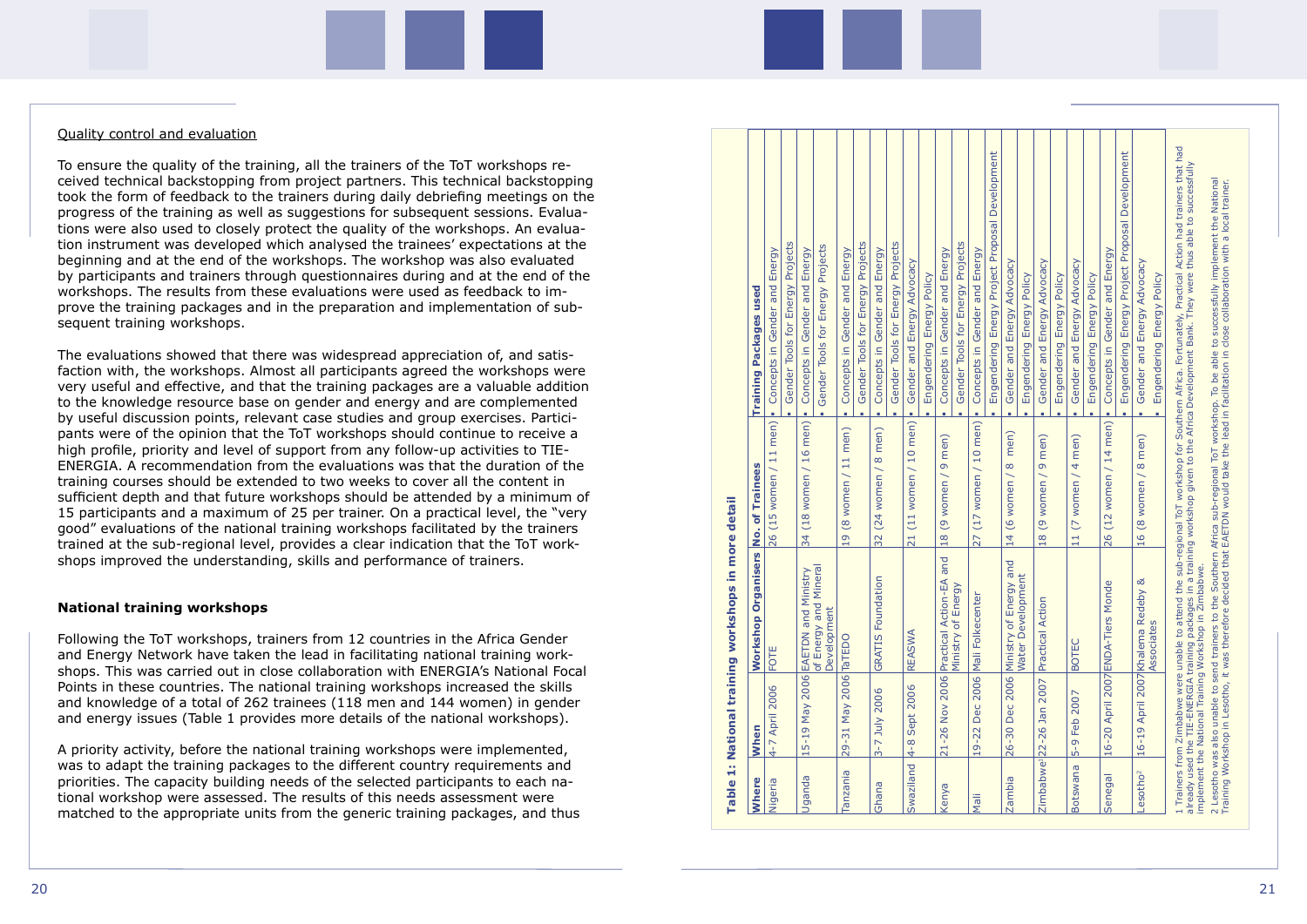used as a baseline in preparing the training content, methodology and programme. This analysis also provided the basis for incorporating local sources of information, contacts and case studies, which were used to make the training workshops more relevant, useful for implementation and interesting to participants. This process of tailoring the training packages to the national context was conducted by the national trainers in consultation with ENERGIA's National Focal Points.

ENERGIA particularly sought the participation of stakeholders from various types of institutions to encourage smoother cooperation between these stakeholders in implementing the post-training actions. Figure 1 gives an overview of the different types of institution that were represented at the national training workshops. Participants also came from a range of sectors:

- There were participants from the energy sector, who recognised that there was a need to address gender issues in their work.
- There were participants from the gender and education sectors, who recognised energy as a basic component of development and were interested in finding the link between gender and energy.
- Finally, there were participants from the information sector who were interested in understanding how the links between gender and energy could be used for policy advocacy.

Particular attention was paid to selecting participants at sufficiently senior levels in their organisation that they would be in a position to influence change and to transfer the knowledge and skills learnt at the workshop within their own organisation. Another objective was to balance genders as far as possible in selecting training participants. The trainers and the National Focal Points played a leading role in selecting the workshop participants based on these criteria.

The national training workshops made use of the participatory adult learning approach. This approach is centred on group work sessions, allowing participants to draw from each other's experiences and from the approaches adopted within

the different organisations. Field visits to relevant project sites proved to be an important element in the training programmes. They allowed participants to practice the tools learnt during the workshop. The use of case studies was also very useful and helped the participants to more easily grasp the content of the training.





**Figure 1: Representation by institution type**

Action plans and post-training follow-up

Key outputs from the national training workshops have been the action plans that were completed by the participants in order to translate the concepts and skills learnt during the workshop into practice. Group and individual action plans were developed along interest and occupational lines. These action plans were monitored by the National Focal Points in each of the 12 countries where national workshops were organised. The post training monitoring reports show that, in 10 countries, several participants from different institutions (government ministries, civil society organisations, academia, the private sector and the media) have made a considerable effort to integrate gender and energy into their work, including using resources outside the TIE-ENERGIA project, and so mainstream gender. They have used the knowledge and skills gained at the national workshops to change organisational policies and practices. This in turn translates into practical impacts for poor women and men in the countries were a network is present. Below, examples are given of the implementation of some of the action plans.

• In Kenya, skills gained are being applied in the participants' own work at into their work plans. The Ministry of Energy in Kenya now has two gender

both planning and implementation stages. The Ministry of Agriculture has already trained their staff nationally and built gender mainstreaming in energy

TIE-ENERGIA provided the most comprehensive gender and energy training programme ever conducted in sub-Saharan Africa.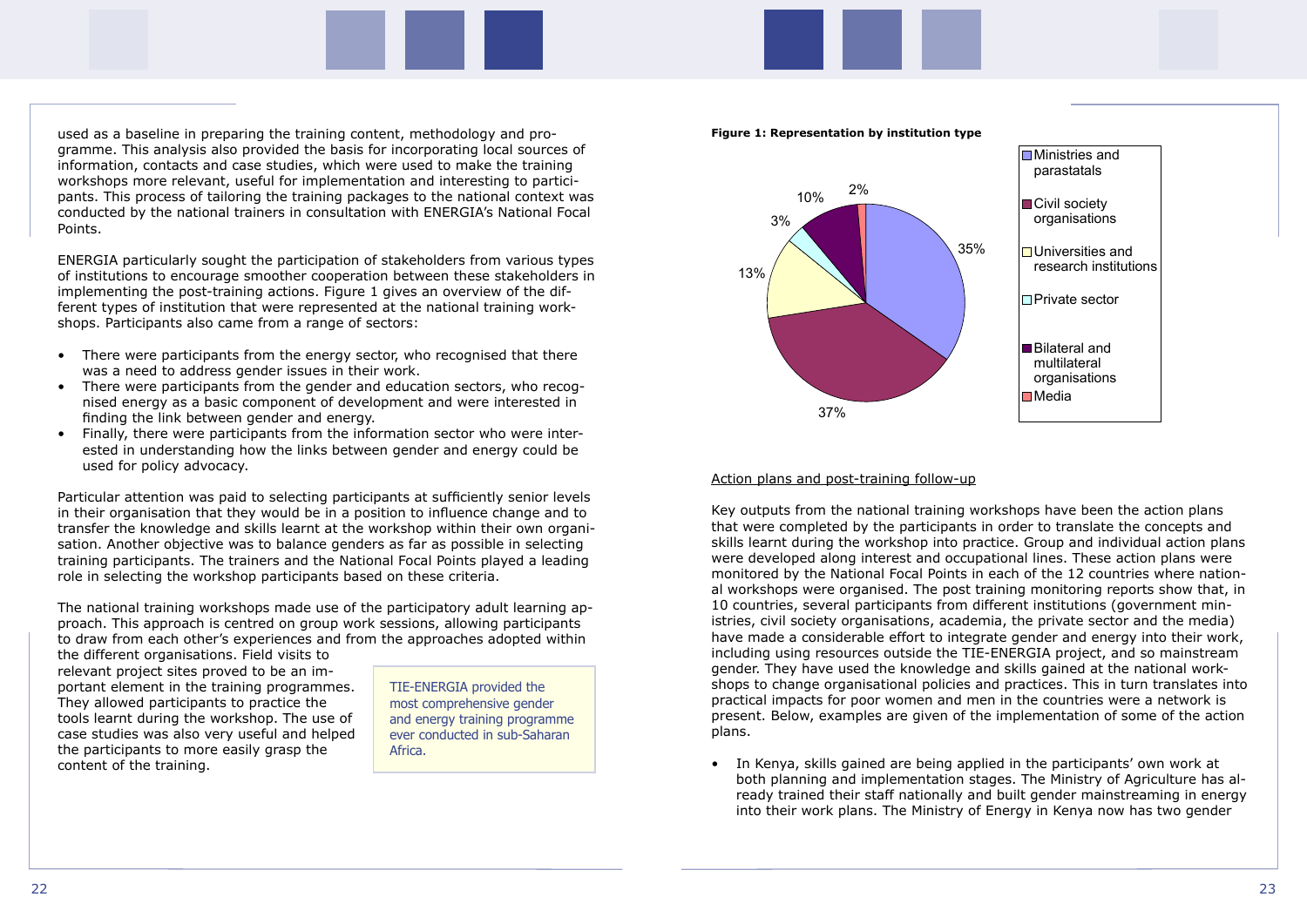**Excerpt from the closing speech of the Assistant Commissioner, Mr. Ndaula, Ministry of Energy and Mineral Development at the closing of the Uganda Gender and Energy National Training Workshop, 19 May 2006.** 

"The Ministry of Energy and Mineral Development is pleased to have collaborated with the Energy Network called East African Energy Technology Development Network (EAETDN-Uganda) in carrying out the gender and energy training for energy planners and project implementers. I am glad that this training managed to involve both policymakers and those at project planning and implementation level. This strengthens the partnership in energy planning that my Ministry encourages in ways that involve government ministries, NGOs, CBOs and the private sector in energy planning and implementation.

I thank those who provide financial assistance to the entire programme on 'Turning Information into Empowerment: Strengthening Gender and Energy Networking in Africa' ('TIE-ENERGIA programme') within which this training is part. Thanks to the "Intelligent Energy – Europe" Programme of the European Commission and co-funding from the Directorate General of International Co-operation of the Dutch Ministry of Foreign Affairs (DGIS) and the Swedish International Development Cooperation Agency (Sida). The gender and energy training will benefit my Ministry staff not only in building their capacity to mainstream gender in energy planning but also to improve the effectiveness of the planning, management and resource aspects, especially how to apply this to energy policy formulation, implementation and monitoring. We have been facing challenges on how to plan for energy service delivery and budgets that include gender components within the implementation of the energy policy.

As you are aware, we are in the process of formulating the renewable energy policy. This feeds into the wider national energy policy. Your input will be highly appreciated in terms of providing information [...] indicating the different needs of women and men of various categories, outlining the gender implication of various strategies that are proposed in the draft policy, as well as the need to consider the poor. Through such assessment of gender and poverty implications we will be able to plan for a renewable energy policy that is gender responsive and takes into consideration the different categories of the poor."

experts/trainers, Ms Faith Odongo and Paul Mbuthi. These trainers, who had no skills in gender prior to the training received from the TIE-ENERGIA programme, gained sufficient knowledge and confidence to very effectively participate in the gender audit of the energy policy in Kenya; with one of them, Paul Mbuthi, as the team leader of the audit team. The two trainers, together with the Kenya National Focal Point, Practical Action-EA, are currently providing gender inputs into the updating of the Kenyan Rural Electrification Master Plan.

take charge of gender mainstreaming within the organisation and offer sup-Zimbabwe are involved in the ongoing preparation of their country's energy inputs into the process. Practical Action Southern Africa has also concluded a will be based on the national gender and energy training package as part of the COOPENER project: Energising the Millennium Development Goals – Setting the Enabling Environment (E-MINDSET) in Southern Africa. The project, which is being implemented in Zambia, Zimbabwe, Malawi and Mozambique,

- Given a situation in which there was no prior awareness of gender issues in energy in Zimbabwe, there developed a great appreciation of the need to mainstream gender in energy as a strategy for ensuring sustainable development. This new awareness led Ms Chandirekera Mutubuki of Practical Action Southern Africa to pursue further studies in gender to enable her to port to network members. Members of the gender and energy network in policy, with the National Focal Point playing a key role in providing gender contractual agreement with ESAMI to carry out further energy training that aims to strengthen the cross-sectoral linkages between energy and prominent local services such as health, agriculture and environment, with the overall objective of giving energy a greater emphasis in achieving the national MDG targets. Chandirekera Mutubuki and Lasten Mika, the two trainers at the national training workshop, will be facilitating the training, and members of the network will be among the participants.
- The Gender and Energy Network of Botswana (GENBO) has been contacted by the Renewable Energy Rural Electrification Programme, which is being implemented by the Botswana Power Corporation utility, to discuss possible delivery packages for the programme. The programme will deliver photovoltaic (PV) systems and cooking technologies to rural households that are not covered by the grid. The letter reads "At the recent Gender and Energy Workshop my colleague the UNDP chief Technical Advisor to the RE with the RE Botswana project staff to identify ways forward in this collaboration…". This initiative will draw on skills and knowledge not only from the GENBO network but also from the larger ENERGIA international network through networking. It will also impact on the lives of the poor through the

collaboration with a view to the network contributing to the development of Botswana Solar PV Project addressed the group with an invitation to engage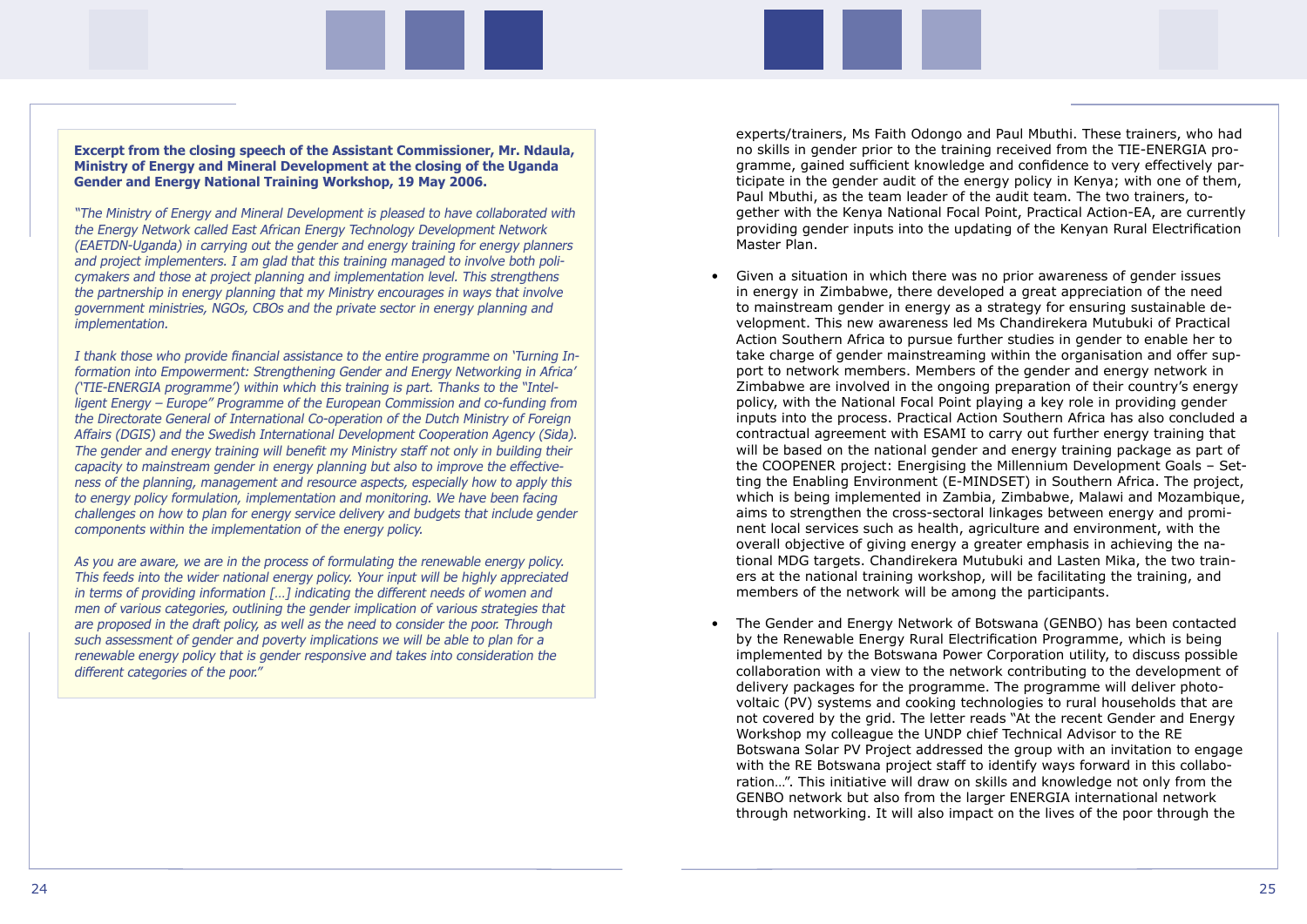programme addressing renewable energy access issues. Further, other relevant ministries, such as the Ministries of Energy and Agriculture in Botswana, are utilising the skills gained to mainstream gender in their work. For example, the Ministry of Agriculture's participants have contributed to sensitisation in all the six agricultural regions in Botswana including sensitising the Minister and other senior staff in the ministry and other departments.

- In Ghana, the Executive Secretary of the Christian Mothers Association who participated in the national training workshop organised a three-day training programme for 20 Diocesan Presidents of the Association from all over the country as a follow-up to the workshop. Action plans for implementation activities in the various dioceses were made. GRATIS supported the representative of a leading energy NGO, KITE, in organising a similar workshop for 10 of its staff, while the Ghana Ministry of Local Government, Rural Development and Environment created a gender desk with an officer responsible for gender and environment issues. A small budget was set aside to conduct similar training workshops throughout their offices in the country. The Ghana National Focal Point, GRATIS Foundation, received support to reproduce the national training package so that its centres throughout the country could use the books to enhance gender mainstreaming in the organisation. GRATIS also used the national training package to conduct a Ghana Gender and Energy workshop at the Learning Centre of the 15th Session of the Commission on Sustainable Development in New York in May 2006. The course was attended by 42 participants. The director of the Learning Centre has written a letter of appreciation.
- In Nigeria, the Federal Ministry of Women Affairs organised a two-day Gender and Energy Workshop which brought together directors from the 36 state offices for Women Affairs of the federation in order to build the knowledge and capacity of these officials and make the connections between gender issues and energy policy. The workshop was the first in a series of programmes planned in gender and energy for the Ministry. One of the trainees, Ms Afinowi Adebimpe, from the Lagos State Ministry of Environment held informal departmental training sessions for her colleagues on the importance of Gender and Energy issues in solving environmental problems. She hopes to organise a follow-up seminar with funding and approval from her Ministry. Two trainees, Mr Adewunmi and Mr Ajai from the Federal Ministry of Environment, held a departmental training session for their colleagues on mainstreaming gender concerns in project implementation which was backstopped by a member of staff from the National Focal Point. Another trainee, Ms Stella Nwogoh from Community Conservation and Development CCDI, is involved in mainstreaming gender in all the activities of the organisation.





#### Evaluations of national training workshops

During the national training workshops, participants were requested to evaluate the adequacy of the content and methods of delivery relative to their expectations and their work situation. This was accomplished through plenary assessments at the start of each day and a more-detailed questionnaire at the conclusion of the workshop, which had to be completed by both the participants and the trainers. Where necessary, the generic training packages were revised based on the feedback from these assessments. The results of the evaluation of the 12 national training workshops can be summarised as follows:

• All participants indicated that the course content was very good and relevant to their organisations' activities; however, some participants found the strat-

• All participants felt that the time allocated for training was insufficient, and that an additional three days would achieve a better understanding of some

- egies for gender mainstreaming difficult to understand.
- of the issues that were presented.
- All participants felt that the methods used for delivering the training were variations in the sessions.

appropriate and relevant, but that the greater use of visual aids would allow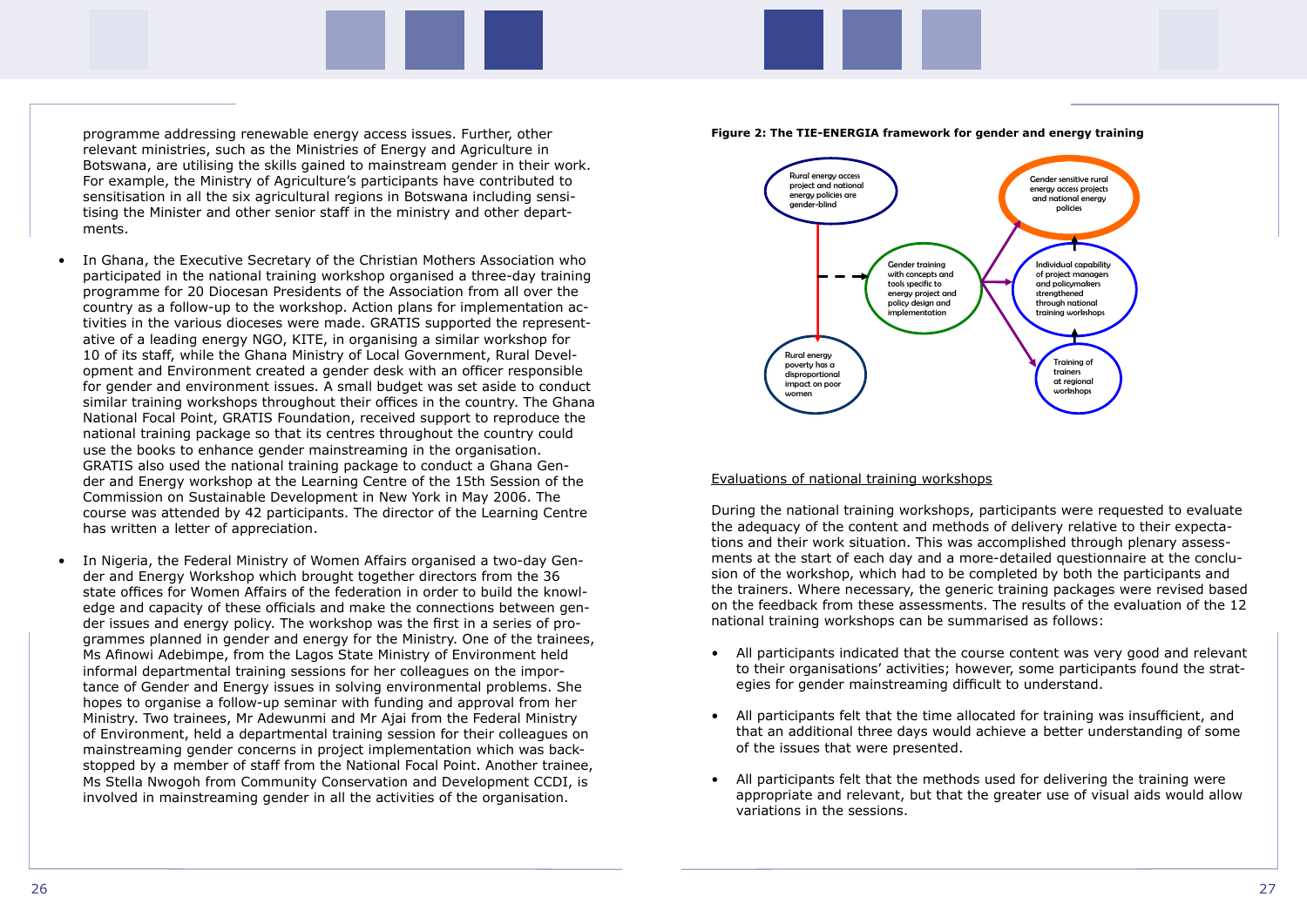- Participants appreciated the inclusion of post-training action plans as part of the training workshop and saw this as a useful tool to ensure transfer of what had been learnt into practice. However, they also expressed the need for funding to support the implementation of the action plans (which was not budgeted for in the TIE-ENERGIA project) to increase the impact of the follow up.
- It was recommended that all future workshops should be conducted away from the workplace to avoid the distraction of being summoned to the office to attend to work issues.
- Participants appreciated the diversity within the group that allowed for the sharing of experiences between sectors and institutions and further recommended greater participation from the private sector.



# **Mainstreaming Gender in Energy Policies**

Female solar entrepreneur running the "Solar Energy East Africa" business in Lyantonde, Uganda. She was able to expand her business to selling clothes and household linen. (Photo: Frank van der Vleuten, ETC Energy, the Netherlands)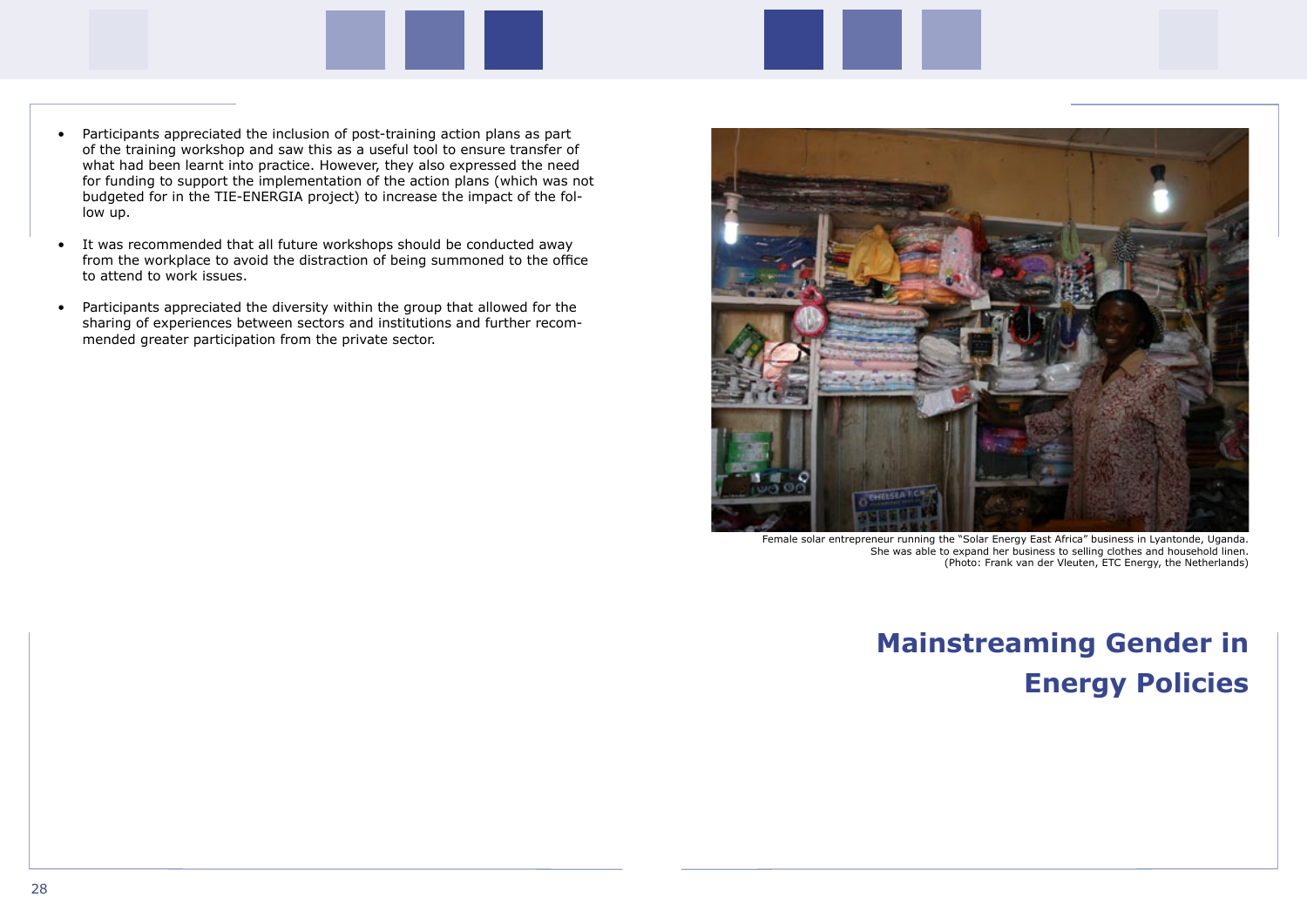#### **Gender audits of energy policies**

Gender audits of national energy policies were implemented in three member countries of the African Gender and Energy Network: Botswana, Kenya and Senegal. The activities planned for these gender audits were:

- To identify and analyse the factors which hinder efforts to mainstream gender in energy policies and programmes.
- Identify and assess gender gaps in energy policies.
- Work with stakeholders to formulate strategies that could address these gaps at the national level.
- Make gender and energy issues visible to a wide audience in order to influence energy policies and programmes.

#### Approach of the gender audits

The approach used for the gender audits was primarily participatory, led by a national team of experts from government, NGOs and academia. This approach was chosen to encourage ownership and commitment from the national policy making and influencing apparatus. Integral parts of the gender audits were the training, the close technical support and the peer review of the national teams by the project partners. This capacity building of national teams was essential as there was no previous experience with, or knowledge of, conducting gender audits within the teams.

The national gender audit teams consisted of five high-level experts and were coordinated by the respective ENERGIA National Focal Points together with a representative from the Ministry responsible for energy. The expertise within the teams included a gender specialist, energy planner, budget analyst, statistician, economist and policy analyst.

#### Rationale for the gender analysis

The gender audits were premised on the strong belief that there are consequential benefits from undertaking a gender analysis of the energy policy and related projects. For example, an analysis of gender relations can tell who has access, who has control, and who is likely to benefit or lose from a given initiative. Also, gender analysis asks questions that can lead to a search for information to enhance the understanding of why a situation has developed the way it has. The questions further enable one to explore assumptions about issues such as the distribution of energy resources and the impact of culture and traditions on the gendered roles and responsibilities. Furthermore, it can provide information on the inherent potential direct or indirect benefits of a development initiative on women and men, and thus help determine suitable entry points while formulating measures to promote equality or maintain an existing gendered division of labour. These were fundamental questions addressed by the gender audit.

#### Methodology and process

The methodology of the gender audits consisted of a number of steps:

training focused on reviewing the key gender and energy concepts, tools and indicators to be used in the audit. During the training, the teams would also finalise the work plan for the gender audits and the tasks and responsibilities

- The first step involved formal communications with the ministries responsible for energy, civil society organisations and other stakeholders to inform them about the gender audits. The communications also rationalised the participation of these stakeholders in the gender audits and explained the roles the partners would play.
- The second step involved the training of the national teams by EAETDN. The of individual team members.
- In Step 3, data and information were collected in a number of pre-selected areas:
	-
	- priorities
	- gender goals
	- port a gender mainstreaming strategy

 - situational analysis of the gender-energy-poverty nexus in the country - the availability of sex-disaggregated energy statistics to inform policy

- energy policy and national development plans and their contributions to

- institutional structures at the ministerial and programme levels to sup-

- resource mobilisation for gender-sensitive energy policies and poverty

|           | <b>Institutional Representation in National Gender Audit Teams</b>                                                                                                                                                    |  |
|-----------|-----------------------------------------------------------------------------------------------------------------------------------------------------------------------------------------------------------------------|--|
| Botswana: | Botswana Technology Centre; Ministry of Minerals, Energy and<br>Water Affairs; University of Botswana; United Nations Develop-<br>ment Programme; EECG Consultants Pty, Ltd.                                          |  |
| Kenya:    | University of Nairobi; Kenya Ministry of Energy                                                                                                                                                                       |  |
| Senegal:  | <b>ENDA-Tiers Monde; Senegal Rural Electrification Agency;</b><br>Poverty Reduction Strategy Paper Unit; Ministry of Economy<br>and Finances; Ministry of Energy and Mines; Ifan-University<br>Cheikh Anta Diop Dakar |  |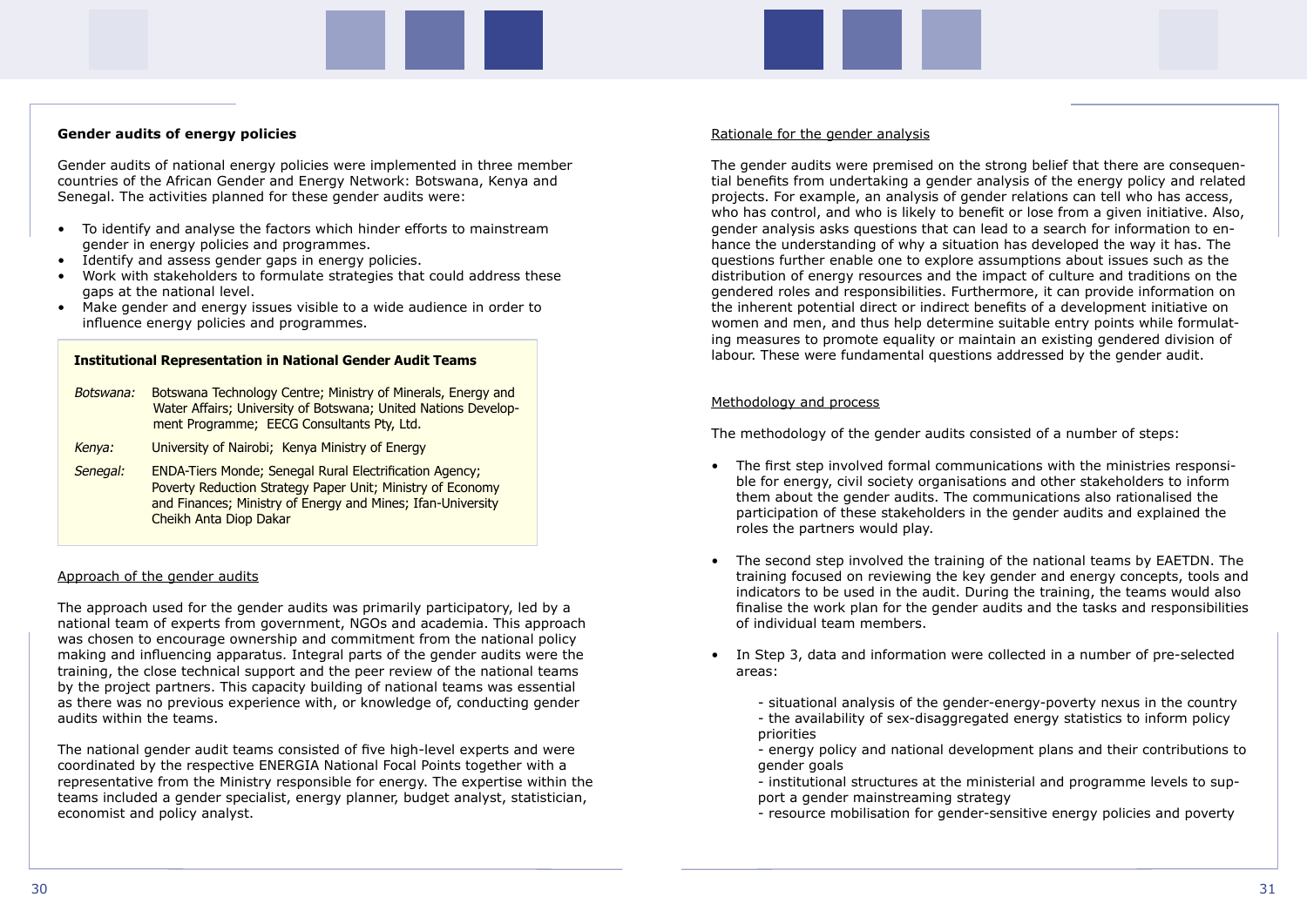reduction programmes at the level of the national energy budget - the role of gender and energy in achieving the MDGs - the alignment of the energy policy with relevant international and national goals and benchmarks on gender equality and the empowerment

on women such as the Beijing Platform for Action.

 Several tools were used in collecting relevant data. Government documents were reviewed, including energy policy documents, Poverty Reduction Strategy Papers, national gender policy documents, national energy sector budgets and national development plans. The teams also had face-to-face interviews with key informants from line ministries, NGOs and the private sector in which they used structured questionnaires. The interviews helped to elicit institutional perspectives on the gender dimensions embodied in the organisations, in sectoral policies and in activities. Focus group discussions and mini-workshops provided stakeholder views on specific energy and gender issues.

• Step 4 involved the analysis of the data using gender and policy assessment tools and indicators, some of which had been developed for the training package on "Engendering Energy Policy". To address the gaps and constraints that were found, recommendations for engendering policy and practice were made in the draft country reports produced by the teams.

#### Validation and action planning

This phase represented a critical stage in the process of gaining acceptance of the results of the gender audits by the ministries responsible for energy and other stakeholders. Pre-validation workshops were held to present the draft reports to the ministries in the respective countries, to agree on appropriate actions to address the gaps and recommendations identified by the gender audits, and to receive feedback for revising the reports. These were followed by multi-stakeholder workshops hosted jointly by the National Focal Points and the ministries responsible for energy in the respective countries. Here, the results of the gender audits and the planned actions were validated by a wide range of stakeholders including relevant government ministries, NGOs, private sector organisations and multilateral and regional agencies. The gender audit reports were finalised by the national teams after incorporation of the comments from the validation workshop and the final comments from the project partners. As a result of these processes, the final technical reports of the gender audits from Botswana, Kenya and Senegal are recognised as semi-official documents and as an initial step towards ensuring the commitment of governments and NGOs in the three countries to mainstreaming gender in national energy policies and energy access programmes.

#### **Opening remarks by the Acting Director of Energy at the Gender and Energy Audits Workshop, at the Botswana Technology Centre, 21 February 2006.**

"I wish to express my sincere gratitude for having been invited to officially open this important workshop on gender and energy audits. I have been informed that this workshop is one of the outputs of the ongoing collaborative efforts between BOTEC, the Women's Affairs Department, ENERGIA from the Netherlands and the East African Energy Technology Development Network. Although the Department of Energy is a key stakeholder in this exercise we have not been able to participate as we would have liked due to resource constraints. However I would like to assure you that the department is interested and willing to consider recommendations emanating from the exercise. I also understand that the purpose of this workshop is to validate the outcome of the gender and energy audit which has just been conducted in Botswana.

This initiative is co-funded by the directorate general of international co-operation of the Dutch Ministry of Foreign Affairs (DGIS) and Swedish international development co-operation agency (Sida) with the aim of increasing awareness, knowledge and skills of a selected group of development practitioners such as planners and policymakers to integrate gender and energy concerns into sustainable development and poverty reduction programmes. I would like to take this opportunity to thank the two sponsors for the generous offer of assistance. Botswana is fortunate in that the initiative starts here and thereafter it will be rolled out to other countries namely Kenya and Senegal."



TIE-ENERGIA Partner Meeting, July 2006, the Netherlands (Photo: ENERGIA)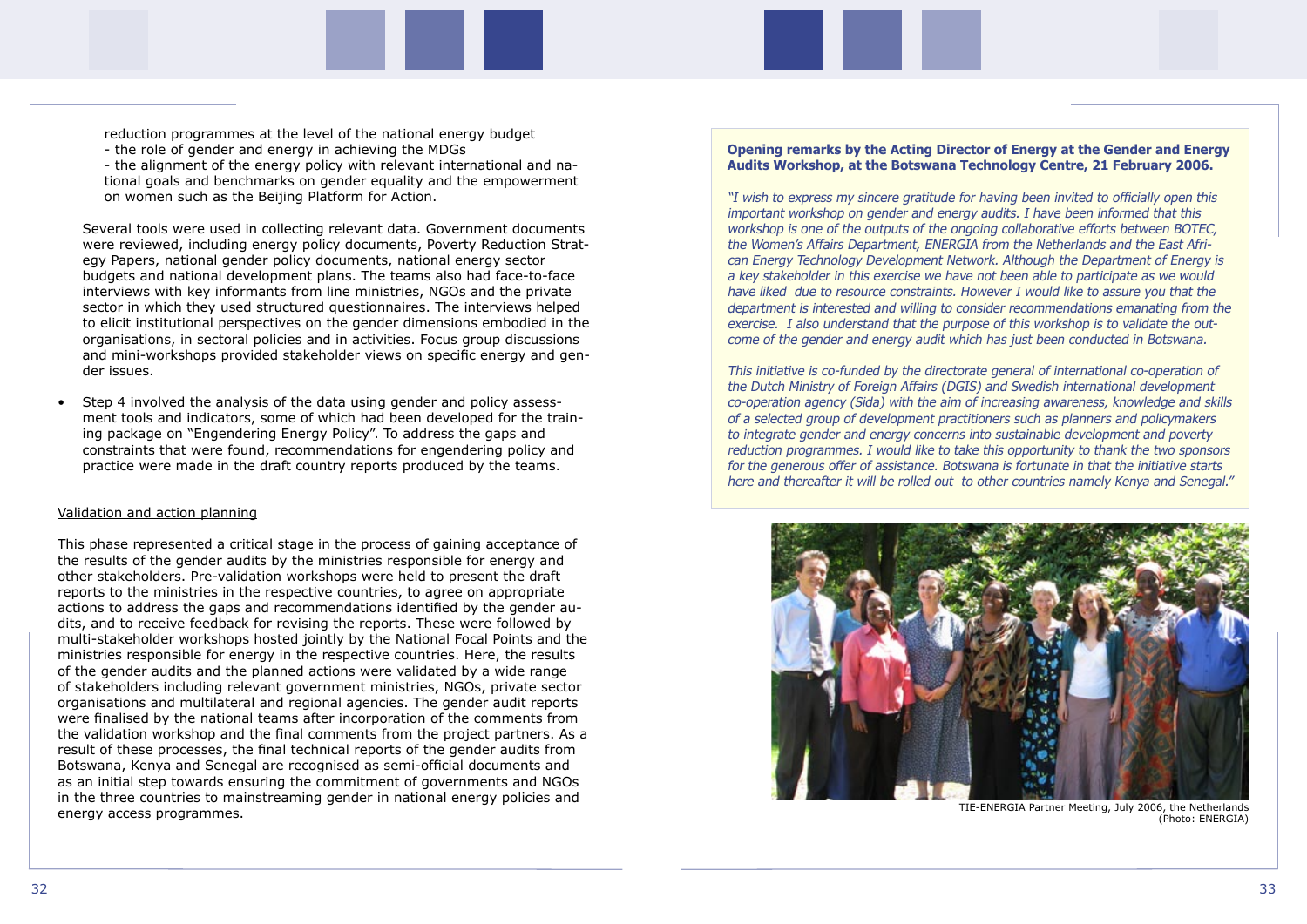#### **Summary results of the gender audits5**

Gender issues and gaps at the institutional and political levels:

- At the macro-level there is a political will to mainstream gender, as can be seen from the establishment of ministries of women or of gender affairs, in having a national gender policy, and in the inclusion of gender in development plans and bills of rights. However, macro-level intentions are not being translated into gender actions at the sectoral level, and policymakers are yet to fully embrace the call to mainstream gender perspectives in their organisational programmes and activities. The reason is that these policymakers simply lack the knowledge on how to do it.
- The goals, objectives and activities of many of the organisations analysed do not explicitly provide for gender equality, gender equity or the empowerment of women. There were some exceptions such as the Ministries of Agriculture in Kenya and Botswana whose policies explicitly stipulate an undertaking to promote gender-sensitive practices and culture with their staff and within the wider stakeholder groups involved in the sector.
- Institutional support for engendering energy policy is increasing, but awareness of gender issues is still low. For the organisations analysed, and public institutions in particular, the gender audits revealed that there is limited individual and organisational knowledge and application of the national gender policy. There is also limited recognition of gender analysis as a planning tool and of gender mainstreaming strategies and action plans.
- Most of the organisations had little contact with the Gender/Women's Affairs Ministry or civil society organisations to discuss gender as a concept, or the importance of gender mainstreaming. Very few staff interviewed had undergone any gender awareness or gender mainstreaming training organised by the Gender/Women's Affairs Ministry or in-country civil society organisations.
- The managements of energy sector organisations, particularly the decisionmaking top positions, are domination by men, and there is a lack of women working in energy studies at the high-level learning institutions. As an example, in Botswana, there are fewer than five female professionals in the four main energy organisations.
- Although there were Gender Officers in the Ministries of Energy, the position requires more focused activities and deliverables.

Gender issues and gaps at the policy level:

disparities with respect to policy measures. Overall, gender perspectives are

a major constraint when developing priority policy areas. For example, while vidual gender groups are affected. The study further revealed that the policy does not explicitly articulate how the lack of appropriate credit and financing

who took part in the formulation process were male, there was no proper as-

- There has been only limited success in mainstreaming gender in the energy policies and limited articulation of what is to be done to eliminate gender not articulated in the policy documents and are unlikely to be considered relevant when planning energy programmes or projects.
- The limited availability of gender-disaggregated data on energy development and use results in gender issues and disparities being invisible, and is noting the high initial costs of energy supply systems relative to consumer incomes, the Kenyan energy sector policy does not articulate how the indimechanisms affects the different gender groups.
- There have been no appropriate consultations on the needs of men and women during the formulation of energy policies. As the majority of those sessment of women's energy needs.
- A major constraint faced by ministries responsible for energy when formulating policy is that the staff involved in the process lack the capacity to deal with gender issues. The lack of participation by gender experts in this process also contributes to the poor gender analysis.

Gender issues and gaps linked to resource mobilisation:

- There is an absence of gender-disaggregated data that would inform national energy budgets, and the financial resource data used at the higher levels of decision and policy making are not disaggregated by gender.
- There is lack of financial resources in terms of loans and grants to support gender programmes and policies. Investment funding largely goes to conventional energy supply projects rather than the non-conventional energy services used by the majority of rural women. This is mainly due to their lack of visibility and the definitions of women's energy needs used in planning.
- The limited success of rural energy and related development projects could partly be explained by the lack of or poor targeting of differentiated gender

<sup>5</sup> A concise summary of the results of the gender audits covering the three countries is available on the meets TIE-ENERGIA website at: <http://energia-africa.org/GenderAudits>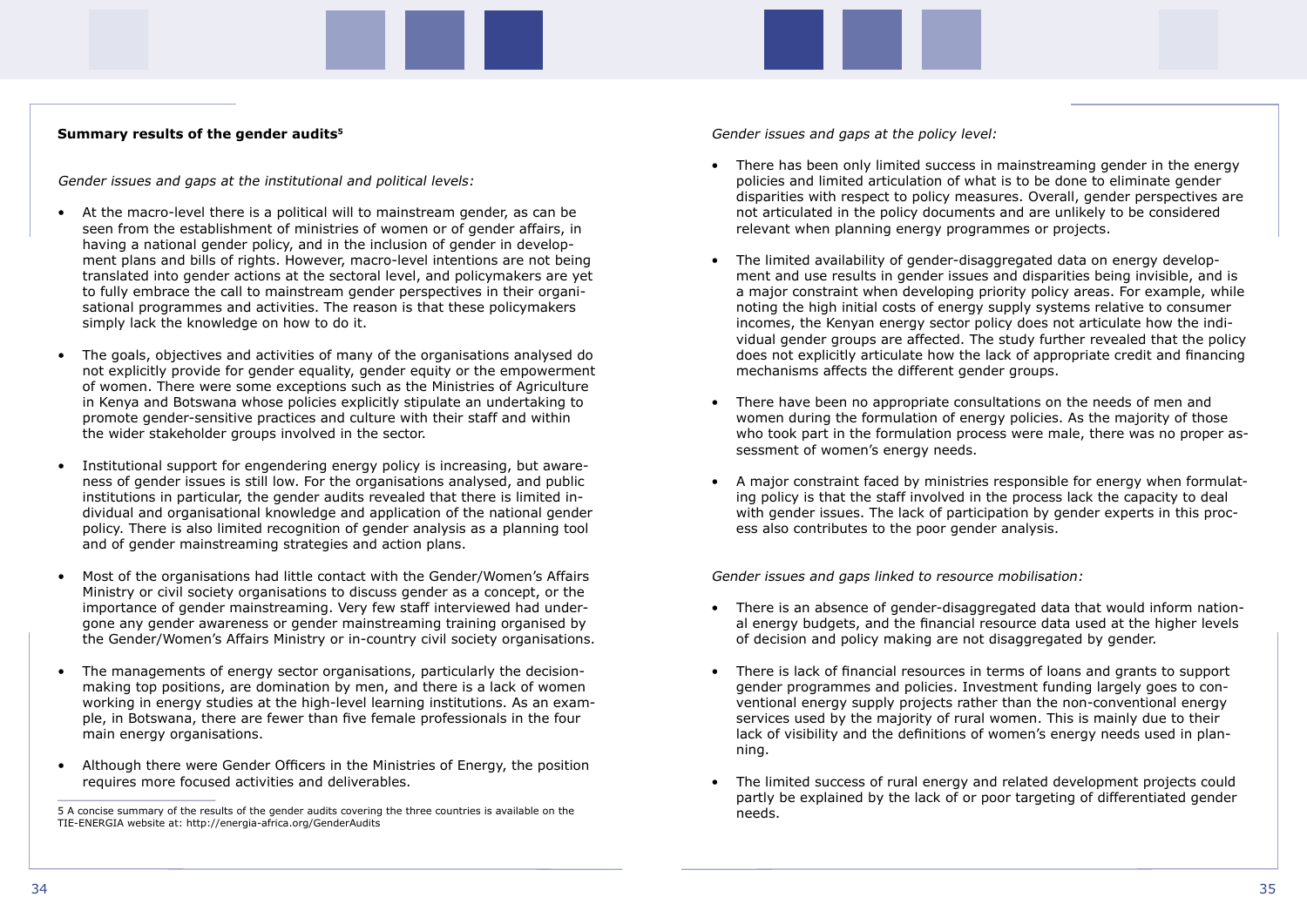Gender and energy issues and gaps for achieving the MDGs:

• Botswana, Senegal and Kenya signed the Millennium Declaration in 2000. In order to report on the progress made in reaching the targets set for the MDGs, the countries have produced status reports that illustrate linkages between the provision of energy services and attaining the MDGs. In reviewing these status reports, the gender audits revealed that energy access as a means to achieve the MDGs is becoming a priority for governments. In Senegal, very good progress has been made in aligning the national energy sector goals with the MDGs, and this process is under way in East Africa. However, at the institutional level, public-sector energy organisations such as electricity utilities have very limited knowledge of any of the international plans of action: the Rio Declaration, Johannesburg Declaration, Beijing Platform for Action, or the MDGs - and the link between implementing these plans and international gender, poverty and energy commitments.

#### **Key recommendations**

The main lesson from the gender audits in Kenya, Senegal and Botswana is that the energy sectors in these countries do not effectively include gender issues in policy formulation and implementation processes. However real opportunities do exist for re-orienting the approach followed by the Ministries. These key recommended actions have been validated by the Ministries responsible for energy:

• Data

 creating relationships with National Bureaus of Statistics to establish databases and indicators of necessary gender-disaggregated data on energy and economic statistics.

• Policy

 ensuring that the action and implementation plans for the established policy include activities to start mainstreaming gender. Opportunities exist in the ongoing elaborations of energy policy in Senegal and Botswana, and in the Kenya Rural Electrification Strategy.

- Gender representation making 'women more visible' in top management in the energy sector through quota systems.
- Impact assessment establishing criteria for assessing the impacts of programmes and projects and monitoring their effect on gender groups.

 using gender budgeting tools in the energy sector and establishing monitoring and evaluation systems to show progress in terms of how gender groups

- Budget/resources are specifically catered for in budgets.
- Structuring/mainstreaming establishing a clear mandate and Terms of Reference for Gender Desk Officers.
- Energy and gender linkages co-ordinating information gathering and analysis to establish links between energy and gender policies, institutions and individuals; setting up a forum of stakeholders to encourage engendering the energy agenda.
- Raising awareness developing institutional and public awareness of the links between poverty, energy and the MDGs. International organisations such as UNDP could assist.
- Enterprise development engaging business women in energy sector programmes.
- Use best practice to inform policy multi-functional platform and the PROGEDE approach in Mali.
- Capacity building developing and implementing a capacity-building programme for all actors involved in energy policy formulation and project and programme planning.

promoting poverty reduction options and successful experiences such as the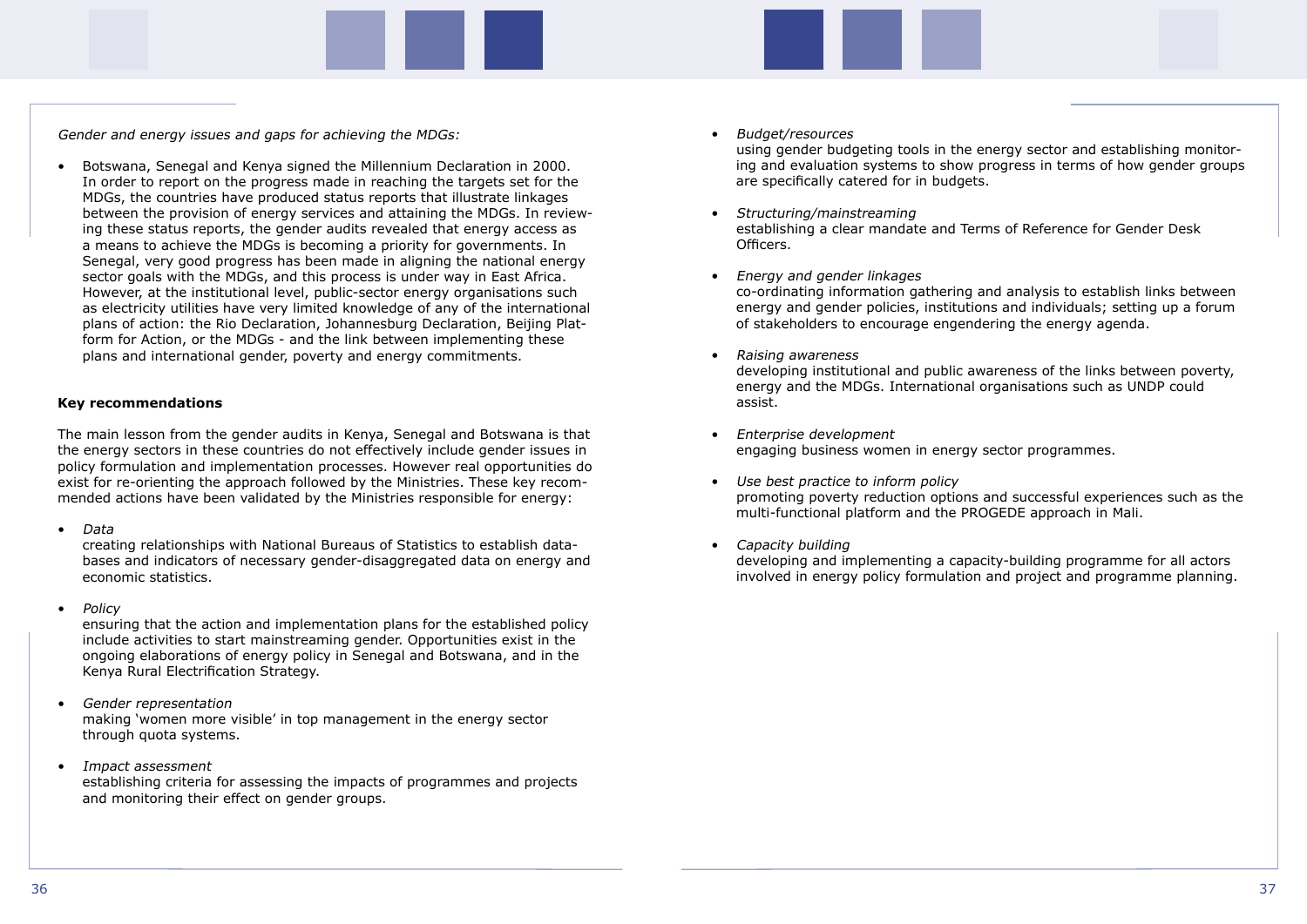#### **SUCCESS STORY**

#### **The role of energy policy gender audits in addressing the gender and energy access agenda in Africa: Case of Botswana**

The diverse gender roles and inequalities in energy access by men and women in Botswana have consequences for energy use, needs and priorities. This conclusion was drawn from a gender audit of energy policies conducted in 2006 in Botswana, which looked at possible strategies to implement and incorporate gender considerations in policy- and decision- making processes in the energy sector. Decision-makers may view energy-related choices as gender-neutral but men and women in Botswana are affected differently by energy policies that facilitate the delivery of energy services to homes, businesses and community services such as schools and hospitals.

Issues audited included the availability of gender-related energy statistics, gender organisational-management and awareness, and the mainstreaming of gender in energy-related programmes and in Botswana's draft energy policy. Also included were resource mobilisation for gender and energy related policies and programmes and the role of gender and energy in achieving the MDGs. The audit identified gaps that relate to the failure to properly consult with gender advocates and women in general during policy formulation and the lack of a gender-specific strategy and budget to implement gender policy objectives and goals in the draft energy policy. Recommendations for engendering policy and practice were made that would address the gaps and constraints that are limiting gender mainstreaming in the energy sectors. Stakeholders from the Energy Affairs Division (EAD), Botswana Power Corporation, BOTEC, the Women's Affairs Department (WAD) and other government departments, international organisations, civil society organisations, and Community Based Organisations planned actions to implement these recommendations. Such action is seen as an initial step towards ensuring commitment by the Energy Affairs Division (EAD) of the Ministry of Energy and by NGOs to mainstream gender in energy policies and programmes.

The Botswana government's commitment to implementing these actions

was articulated in its position paper presented to the United Nations General Assembly at the 15th Session of the Commission of Sustainable Development in May 2007 which noted that:

and the Rural Industries and Innovation Centre which both develop and

women's access to energy should be coupled with employment and enford to pay for new equipment unless it can be used to generate income

- Immediate action is required to mainstream gender in the Energy Affairs Division and other energy policy implementing organisations such as the utility, Botswana Power Corporation, which is responsible for the Rural Electrification Programme, Botswana Technology Centre implement energy technology programmes.
- The government should address women's access to energy in the Poverty Reduction Strategy and National Development Plan 9. Increased terprise development opportunities since most poor women cannot afor reduce fuel costs.
- Gender-disaggregated data should be collected to assist in programme energy needs of women and men, design and implement policies and programmes, and evaluate results.
- Gender budgeting should be applied to public energy expenditures and investment programmes in order to make targeting of policies and resources more equitable.
- The Women's Affairs Department should be strengthened to develop gender and energy training courses and guidance on mainstreaming.
- Women, as a major stakeholder group in rural energy consumption, should be represented and enabled to participate fully during the formulation of national programmes and policies. Participatory processes should be used to actively involve women in the design, selection, promotion and use of energy resources and technologies.
- More women professionals should be involved in energy policy planning.

development and gender mainstreaming in the energy sector. Disaggregated data will assist policymakers to identify and quantify the different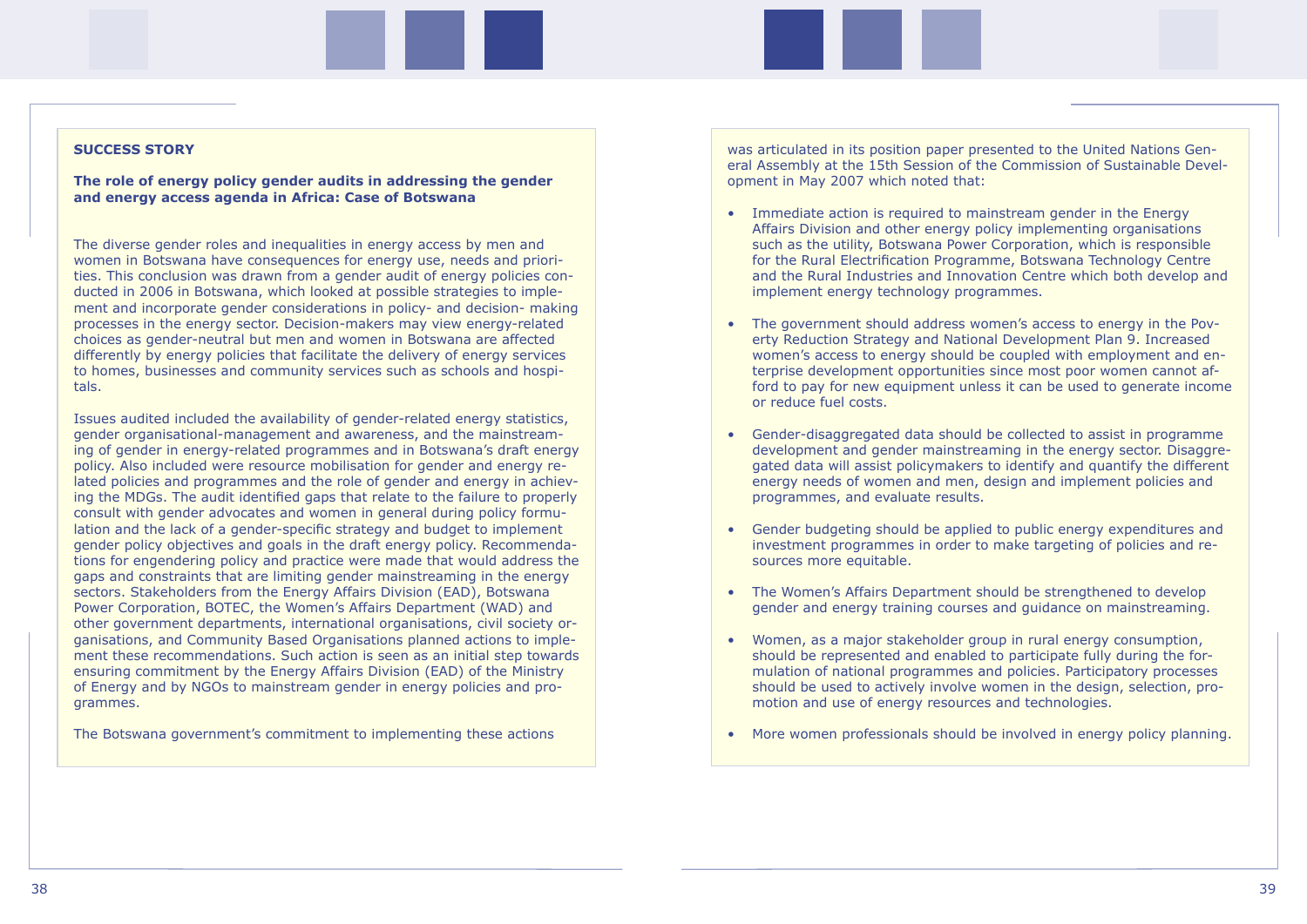

# **Information and Knowledge Sharing**

Daniel Theuri and Lydia Muchiri of Practical Action-EA in a TIE-ENERGIA Partner Meeting. (Photo: ENERGIA)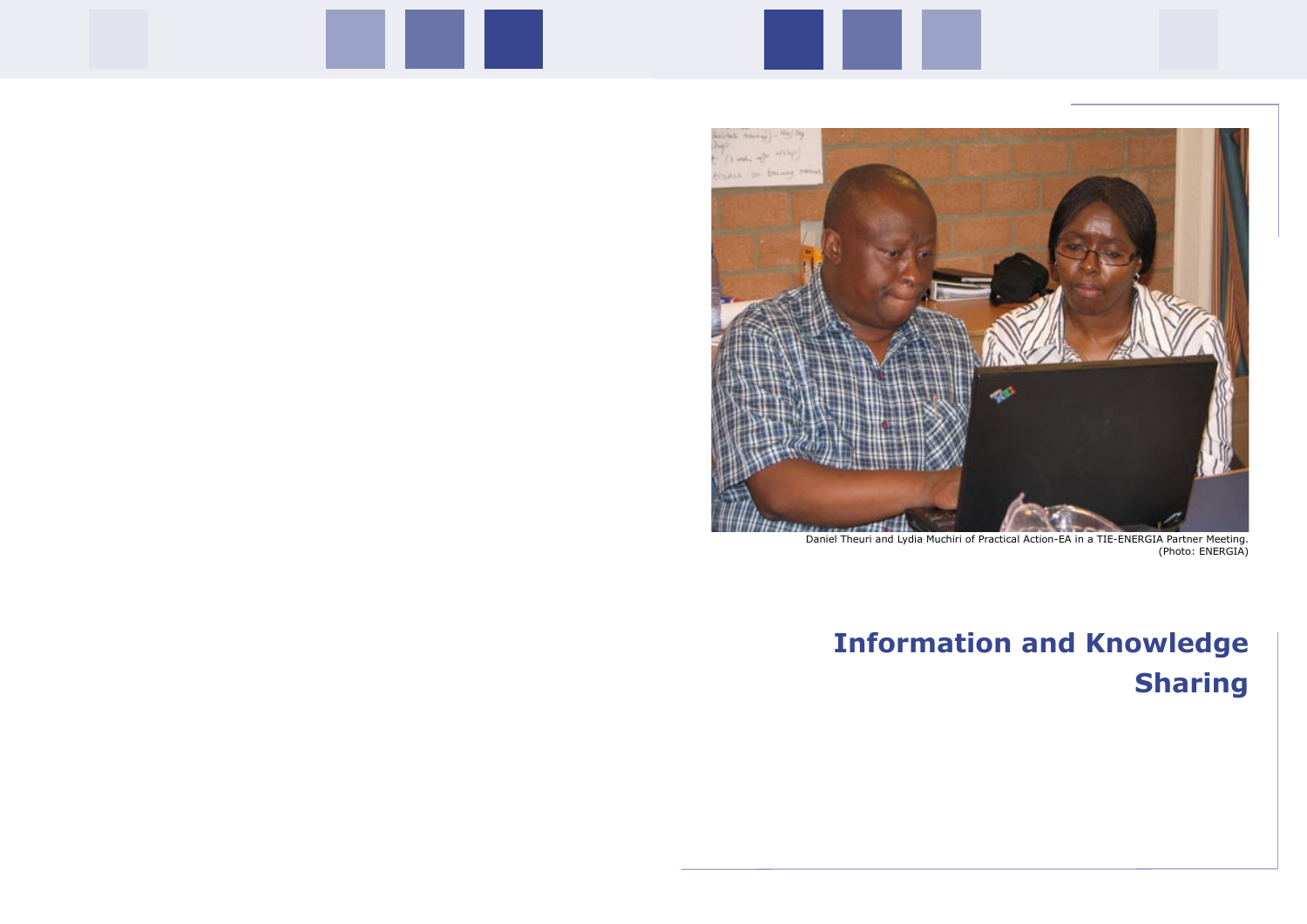#### **Information and knowledge sharing**

Dissemination of the TIE-ENERGIA project's results and products were an integral part of the project and helped support other activities. The immediate target group were the identified stakeholders within the African Network countries but, through the project website<sup>6</sup> and the publication of articles and updates in various newsletters, a much wider audience was reached. The training packages that were developed for the project are available in English and French through the project website and prove to be one of the site's most popular aspects.

It has even resulted in the training packages being used outside the TIE-ENERGIA project. They were, for example, used in a renewable energy training workshop for the African Development Bank in Tunisia, in three regional training workshops in the Pacific as part of the gender and energy activities of the South Pacific Islands Applied Geoscience Commission (SOPAC), in a refresher course for university graduates from the University of Makerere in Uganda and in one for the Nepal Netherlands Alumni Association in Nepal. The packages are mentioned on the ESMAP online portal and, as such, available to World Bank staff, and can also be found in the Eldis Gender Resource Guide. ENERGIA will continue to use the training packages in its capacity-building activities with, for example, UNDP country programme officers in Asia and trainers from the gender and energy network in Asia receiving training based on the packages in October 2007.

In addition, a guide on how to write effective press releases<sup>7</sup> was developed and shared with the National Focal Points, who have used it in developing their own strategies for raising public awareness of the objectives and results of the national training workshops. The most common strategies used by the Focal Points were press releases in national newspapers and through radio broadcasts, articles in local journals and magazines, and through inviting high-ranking members of the energy ministries to open the national training workshops with a keynote address.

To guide all partners in the project on how to effectively communicate the project's results, a sub-module on 'Communication of Project Results' was prepared. This module presents practical exercises and explanations on how to use communication channels and how to produce the right material to communicate the desired message to the target audience. While the sub-module was produced for the TIE-ENERGIA work, it is a stand-alone document that can help other projects in dissemination, communication and advocacy.

The results of the gender audits, apart from being shared with the stakeholders involved in the process, have been published in the form of final reports, concise summaries and flyers on the TIE-ENERGIA website. The results of the gender audits have also been disseminated within the region to other members of the Network at the ENERGIA Africa Regional Focal Meeting in November 2006. At the international level, the gender audits have been disseminated as a best practice during the UNDP and ENERGIA side event held at CSDs 14 and 15: the recommended policy actions from the gender audits in Botswana were presented in the country's formal position paper at the meeting of the General Assembly at CSD 15; and, as the formal coordinator of Women as a Major Group, ETC and other members of the Network were able to include the policy actions recommended from the gender audits in the final outcome documents of CSDs 14 and 15, namely the "Chairman's Summary Reports". The gender audits of national energy policy currently being conducted in India and the Philippines have based their approaches on the TIE-ENERGIA experience.

#### **Press release in the Zambia Daily Mail, Thursday January 4, 2007**





<sup>6</sup> The TIE-ENERGIA project website can be found at: www.energia-africa.org

<sup>7</sup> This document is available here: http://energia-africa.org/docs/HowToWriteAPressRelease-v1.pdf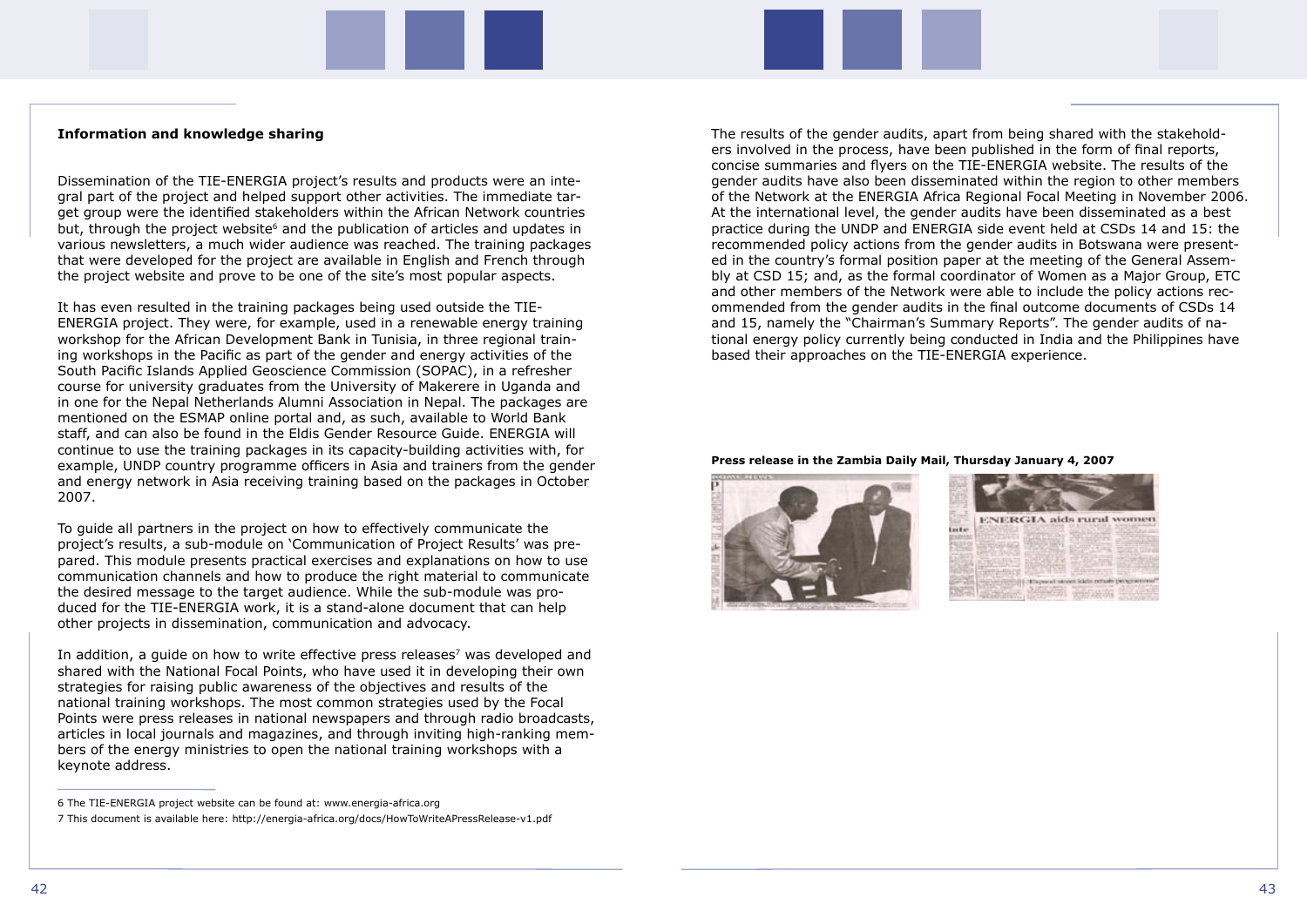**Speech by the Hon. Guston Sichilima, M.P., Deputy Minister, Ministry of Energy and Water Development at the Official Opening of the Zambia Gender and Energy Network Training Workshop, Zambia 27th December 2006**

Chairperson, distinguished participants, ladies and gentlemen, on behalf of the Ministry of Energy and Water Development, may I begin by thanking the Zambia Gender and Energy Network for this training that aims to equip us all with the required knowledge to handle energy matters with a gender perspective. I would like to also thank you all for finding time in your busy schedules to come and attend this workshop. As you may all be aware, energy is an important ingredient in any country's development process. All sectors of the economy as well as the social sectors require energy in one form or another to function. While the role of energy in the economy is clear, there is also the need to understand the relationship between gender and energy. In rural areas, for example, women spend many productive hours looking for firewood for use in the household. The production of charcoal, for example, is a male-dominated activity. Many other examples can be cited with other energy sources.

With these few remarks, it is now my honour and privilege to officially open this workshop and it is my sincere hope that you will enjoy doing the work you have come here for. I thank you for your attention.

The understanding of energy and gender issues will assist society, especially governments and other development partners, put in place strategies that will take account of the gender perspective in the production and use of energy. It is for this reason that my ministry facilitated the formation of the Zambia Gender and Energy Network in October, 2004. As you are aware, my ministry currently hosts the network secretariat through the Department of Energy. I also wish to state that my government has prioritised issues related to gender. It is for this reason that the government has created a ministry specifically dedicated to gender issues. In view of the above, my ministry welcomes the Zambia Gender and Energy Network initiative to arrange this training workshop. I am informed that financial support for this workshop has been made possible through ENERGIA, an organisation based on women and sustainable energy, founded in 1995 by a group of women involved in gender and energy work in developing countries. My ministry is therefore thankful to ENERGIA for this support.

I also take cognizance of the contribution of UTLINK, a member of the Zambia Gender and Energy Network, to making this workshop a success. I am informed that UTLINK is hosting this workshop on behalf of the Zambia Gender and Energy Network. Chairperson, distinguished participants I urge you to work hard so that this training workshop can be a success. I am positive that your diverse backgrounds will bring, to this workshop, experiences that will work to enrich the process and help meet its objectives.

#### **Major lessons**

projects, there is a need to contextualise best practices to the various countries to demonstrate their relevance and to start up-scaling activities. This is

minister or minister; and the recognition and creditability of the activities as

- The knowledge-sharing strategy was very effective, as the skills and capacities transferred remain in implementing countries and organisations as resources that can be drawn on beyond the project period. The strategy has strengthened networking and partnerships not only between organisations but also among countries and across continents.
- Although the training programme has imparted knowledge and skills to stakeholders enabling them to plan and implement gender-sensitive energy because project implementers may not be adept at seeing the relevance of energy services in delivering their mandates, and hence need a demonstration of how energy will enable the delivery of various development targets.
- The approach used of specifically targeting the involvement of government agencies, in particular the ministry responsible for energy, in the organisation and implementation of the national training workshops and the gender audits has had the added value of ensuring the endorsement of the activities by key political leaders at the level of commissioner/director, deputy milestones in the national energy agenda. This was essential if one was to secure the long-term participation of key actors in the activities and workshops. The ministerial involvement has also proved to be an important tool for lobbying and facilitated stronger collaboration between the NFPs and governments.
- ups in the training workshop as a way of ensuring the transfer of what had been learnt into practice. However, they also expressed the need for funding to support follow-up activities and allow them to implement them systo support post-training activities in existing energy access projects will be included in the follow-up action to TIE-ENERGIA.
- A follow-up action that would go beyond the TIE-ENERGIA project would kind of technical support required and the funding necessary to ensure it. This should also be extended to include the following up of the gender audits; this would require an additional budget and the identification of someone at the national level who could provide the necessary technical support.

• Participants appreciated the inclusion of action plans for post-training followtematically, which was not provided by the TIE-ENERGIA project. A strategy

involve individual mentoring of the trained participants in implementing what they have learnt in their own work. This would require an assessment of the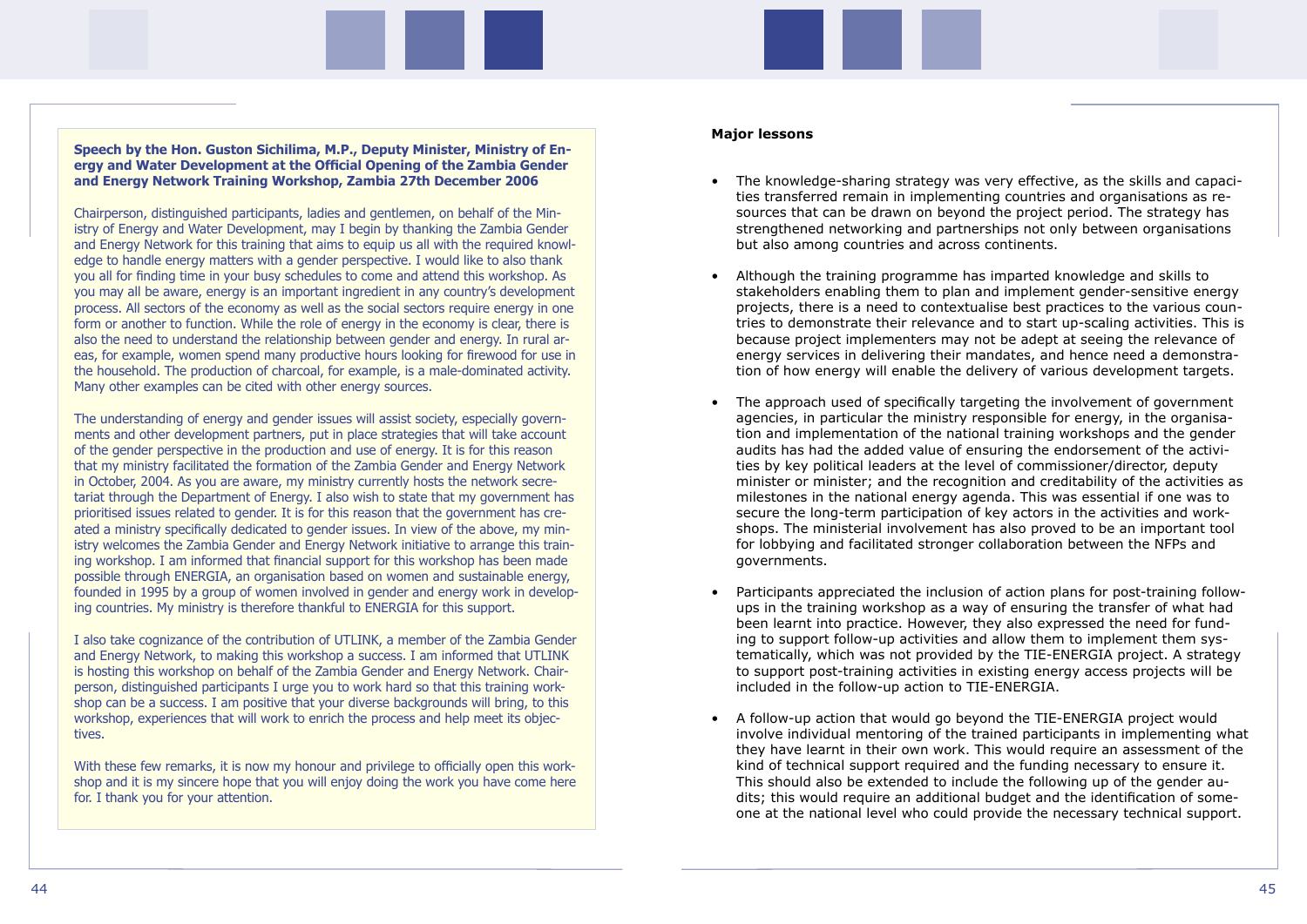- The training workshops within TIE-ENERGIA have targeted energy, gender and development practitioners at the national level. However, feedback from the participants has indicated the need to extend training to energy planners and policymakers working at the regional level in organisations such as SADC, ECOWAS and the Africa Union.
- The national training workshops have sensitised a critical mass of professionals involved with energy, gender and development sector well beyond the network's membership. A follow-up to TIE-ENERGIA could consider actions to involve these professionals in future network activities.
- There is limited capacity for mainstreaming gender in energy policy and programmes at the national level at a time when there is an increased demand for gender and poverty reduction strategies. This requires an increase in resources in terms of funds and trained staff, as well as (do-it-yourself) reference materials on how to mainstream gender in energy policy and programmes.
- Ensuring harmonised quality management across a range of countries that have varying levels of competencies proved to be quite a challenge and required substantial guidance and regular communication by the consortium partners to ensure that the National Focal Points implemented activities of the required standard.
- Allowing the Ministry responsible for energy to take the lead in disseminating the results of the gender audits and in the design of flyers was key to the Ministry validating the results and committing itself to follow-up actions to engender energy policy.



## **Conclusions & Future Actions**

Women running a weaving business in Burkina Faso. Hand weaving cloth is a very energy intensive activity, which could be undertaken more efficiently and easily with electricity. (Photo: Miranda Verburg, ETC Ecoculture, the Netherlands)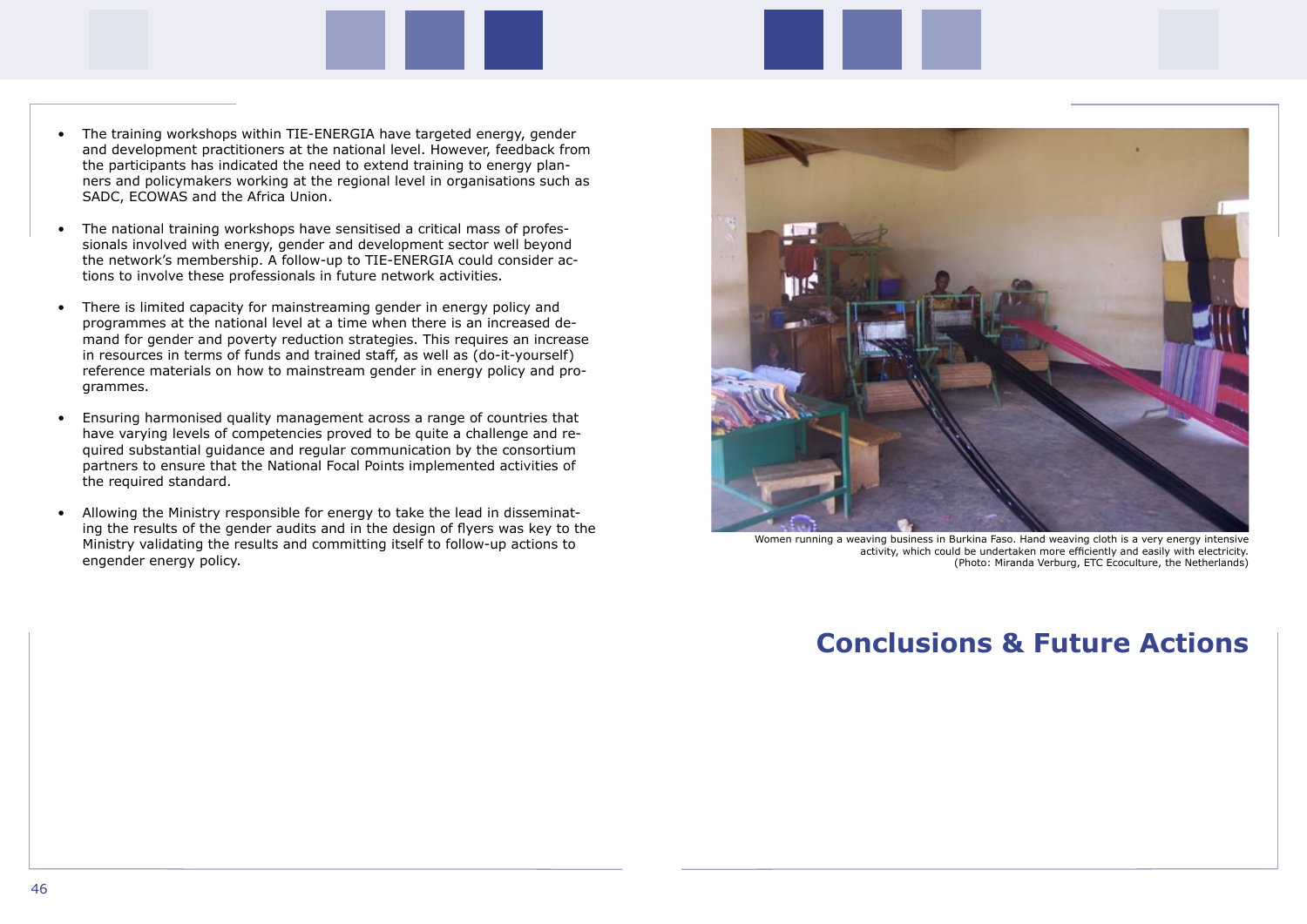#### **Conclusions**

Most of the participating countries' energy projects and programmes were revealed as gender-blind in discussions during the country-level workshops. It was also evident during the implementation of the TIE-ENERGIA project that this is due to a lack of awareness of gender and energy issues as well as a lack of in-country capacity to engender energy projects. The large number of applications received in response to "calls for participants" to both the ToT and national training workshops indicates the demand for the skills and knowledge imparted during the project. There was also a lot of enthusiasm and effort made by those trained to implement the skills and knowledge acquired in their own work.

There is a need for longer-term capacity development in all countries to maintain the momentum created by the TIE-ENERGIA project and to translate the development of individual capabilities into institutional capacities for action. To achieve this, capacity-building activities would need to be conceptualised differently, with resources for follow-up activities built into the activities and modular training programmes interspersed with opportunities for individual mentoring of the trained participants to put into practice the lessons learnt. This would require an assessment of the technical support needed and the funding necessary to ensure it. In addition, increasing the network's impact on institutional capacities will continue to require 'strategic selectivity' in the choice of individuals invited to take part in the capacity-building activities. Institutional change has to come from within and it depends on 'who' within a particular institution the network interacts with, and not only during its capacity-building activities. By targeting key individuals, mostly defined by background, institutional responsibility and being sufficiently high up the institutional hierarchy to induce changes, the potential impact can be enhanced.

The gender audits carried out as part of the TIE-ENERGIA project symbolise a new thrust in the network's undertakings towards the arena of national decisionmaking. While they have contributed to knowledge development and added to the body of experience that the network has built up in strengthening individual and institutional capacity at the national level, their greater significance lies in the network's extended reach and close involvement with government decision-making situations, policymakers and planners. The action plans, based on the recommendations proposed, for operationalising a more gender-responsive national energy policy and addressing the gaps and constraints that limit gender mainstreaming in the energy sector of the three countries, Botswana, Kenya and Senegal, reflect the knowledge and skills that the network has been able to apply to specific national situations. In many ways, this activity is both an indication of the network's growing maturity and a forerunner of its future evolution into a body capable of offering concrete assistance to national governments and stakeholders. In terms of next steps, there is a need for simplified (do-it-yourself) reference materials/practical guides on how to mainstream gender in energy policy and projects.

The TIE-ENERGIA project has increased the sense of belonging to the network of its members, strengthened the network in Africa, increased the network's conceptual thinking in relation to gender and energy, and drawn recognition of the network's activities by other stakeholders in the energy and development sector to the extent that it has been able to position itself within development cooperation as a leading authority in building capabilities to engender energy projects and policy and as a developer of gender tools for the energy sector. The network's inputs into the discussions and outputs of CSDs 14 and 15 as the coordinator for "Women as Major Group" are evidence of this. As a means of influencing institutional change at all levels, an important next step is to demonstrate how gender-specific impacts can be generated through action projects aimed at increasing women's access to energy, and to use the outcomes of these projects to exemplify how, given sufficient commitment on the part of governments and concerned stakeholders, such impacts could be duplicated.

#### **Future activities**

Based on the lessons learnt and momentum built during the TIE-ENERGIA project, ETC has received core funds from the Netherlands Directorate General of International Cooperation (DGIS) and the Swedish International Development Cooperation Agency (Sida) as continued support for the Network's national-level actions from 2007 – 2011 including capacity building, policy influencing and project implementation. These will include:

en the number of practitioners trained in the use of gender tools for energy currently spent during the workshops in assessing the basic conceptual level the learning and use of the gender tools. Furthermore, coaching support will be provided to participants to implement post-training action plans aimed at

- The implementation of training workshops in 13 countries in Africa to broadproject and policy design and delivery. An additional aspect of the training programme will be pre-training e-learning modules that will introduce the basic concepts of gender and energy and the general content of the individual training packages. Participants will be required to complete the appropriate e-learning module using the internet at least one month before attending a training workshop. It is anticipated that this will save the time at which to start the training and thus allow more time to be dedicated to putting into practice their newly acquired knowledge and skills.
- The continuation of policy-influencing activities including both follow-up ac-

tivities to implement some of the actions recommended in the gender audits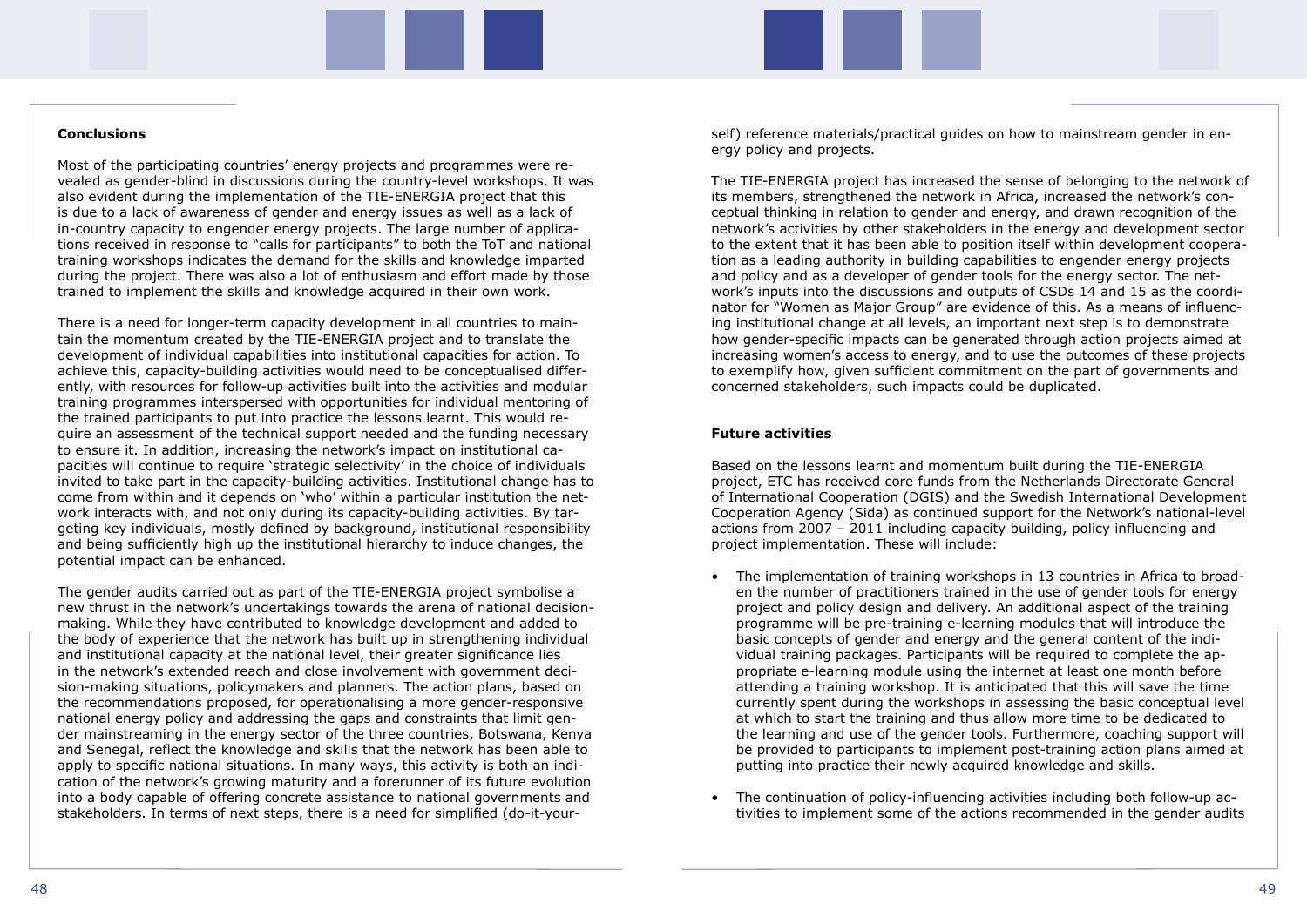in Kenya, Senegal and Botswana; as well as gender audits of national energy polices in other member countries of the Network.

- A new action within the Network will provide technical assistance to support efforts to mainstream gender approaches in existing energy projects and businesses. Concrete linkages will be sought with national training workshops as these provide an opportunity for energy project managers and energy access providers to upgrade their knowledge and skills on integrating gender approaches into their own energy projects and businesses.
- Integral to the Network's future actions will be the dissemination of the results of the Network's actions as a way of advocating for change and for use as best practices in mainstreaming gender approaches in energy access projects and policy planning and implementation to a wider audience.

The TIE-ENERGIA experiences will also be used to guide the implementation of regional ToT and national training workshops and gender audits within the ENERGIA Asia Gender and Energy Network as part of a South–South knowledge exchange programme. Appropriate aspects of the training packages developed within TIE-ENERGIA have been used in the COOPENER project 'Energising the Millennium Development Goals – Setting the Enabling Environment (E-MIND-SET) in Southern Africa' which is being implemented in Zambia, Zimbabwe, Malawi and Mozambique, and aims to strengthen the cross-sectoral linkages between energy and other widespread local services such as health, agriculture and environment, with the overall objective of giving energy a greater emphasis in achieving national MDG targets. Furthermore, the ENERGIA International Network is collaborating with UNDP and is in discussions with GTZ who would like to integrate the methods and approaches used in TIE-ENERGIA for capacitybuilding and gender auditing in their own work programmes.